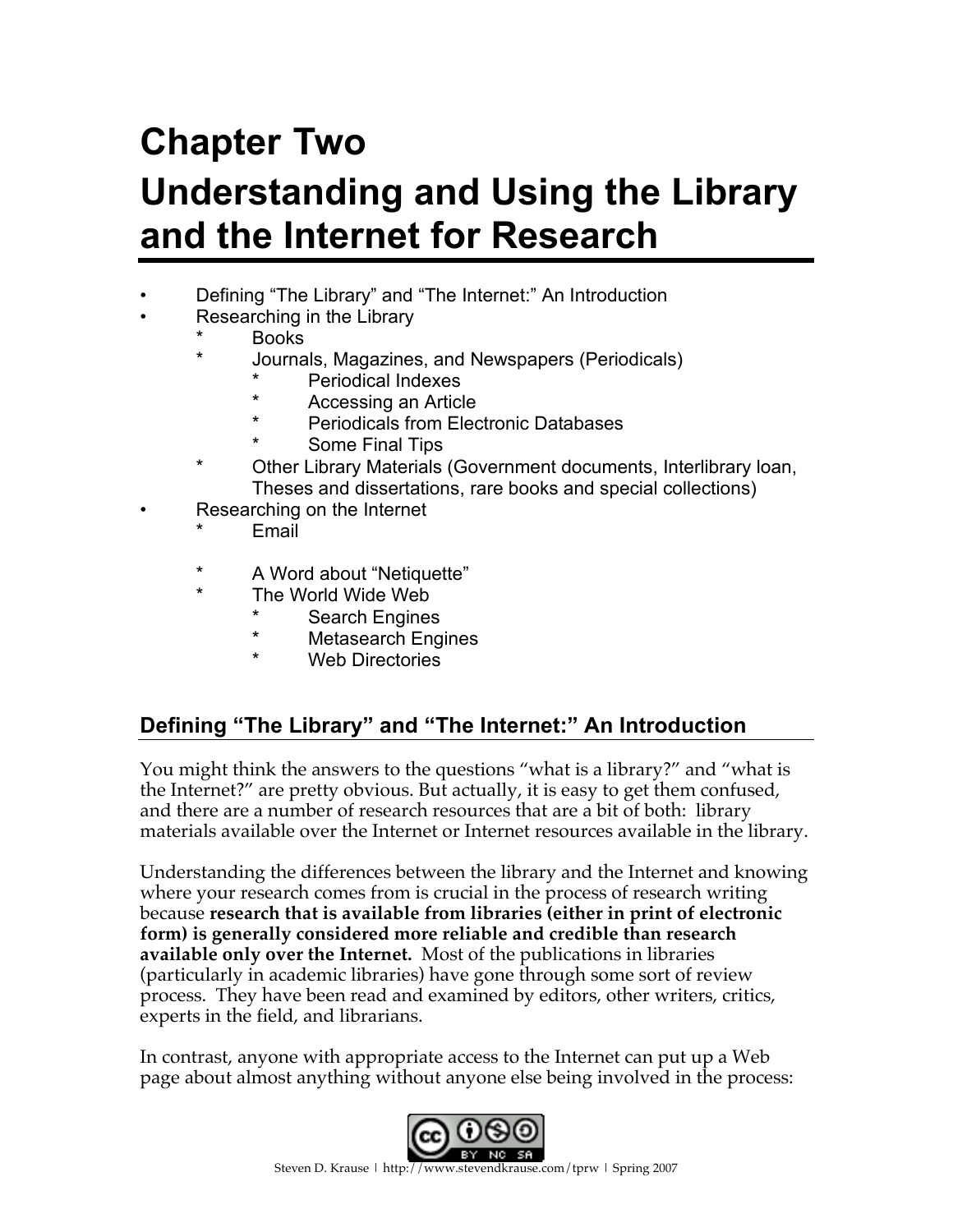no editors, other writers, critics, experts, or anyone else review the credibility or reliability of the evidence.

However, the line between what counts as library research and what counts as Internet research is becoming blurred. Plenty of reliable and credible Internetbased research resources are available: online academic and popular journals, Web-based versions of online newspapers, the homepages of experts in a particular field, and so forth.

Let's begin with the basics of understanding the differences between libraries and the Internet.

**Libraries** are buildings that house and catalog books, magazines, journals, microfilm, maps, government documents, and other resources. It would be surprising if you attended a community college, college, or university that did not have a library, and it would be equally surprising if your school's library wasn't a prominent and important building on campus.

As you might expect, libraries at community colleges, colleges, and universities tend to specialize in scholarly materials, while public libraries tend to specialize in non-scholarly materials. You are more likely to find *People* magazine or the latest best-selling novels in a public library and a journal like *College English* and scholarly books in a college library.

Many universities have different libraries based on distinctions like who tends to use them ("graduate" or "undergraduate" libraries) or based on specific subject matter collected within that particular library (education, social work, law, or medicine). Almost all college and university libraries also have collections of "special items," which include items like rare books, maps, and government documents.

While we tend to see the library as a "place," most people see the **Internet** as something less physically tangible (though still somehow a "place"). Basically, the Internet is the international network of computers that makes things like email, the World Wide Web, blogs, and online chat possible. In the early 1970s, the beginnings of the Internet (then known as "ARPANET") consisted of about a half-dozen computers located at research universities in the United States. Today, the Internet is made up of tens of millions of computers in almost every part of the world. The World Wide Web appeared in the mid-1990s and has dramatically changed the Internet. The Web and the Web-reading software called "browsers" (Internet Explorer and Netscape, for example) have made it possible for users to view or "surf" a rich mix of Web pages with text, graphics, animations, and video.

Almost all universities, colleges, and community colleges in the United States provide students and faculty with access to the Internet so they can use email and the World Wide Web, or even so they can publish Web pages. Millions of people both in and out of school have access to the Internet through "Internet



Steven D. Krause | http://www.stevendkrause.com/tprw | Spring 2007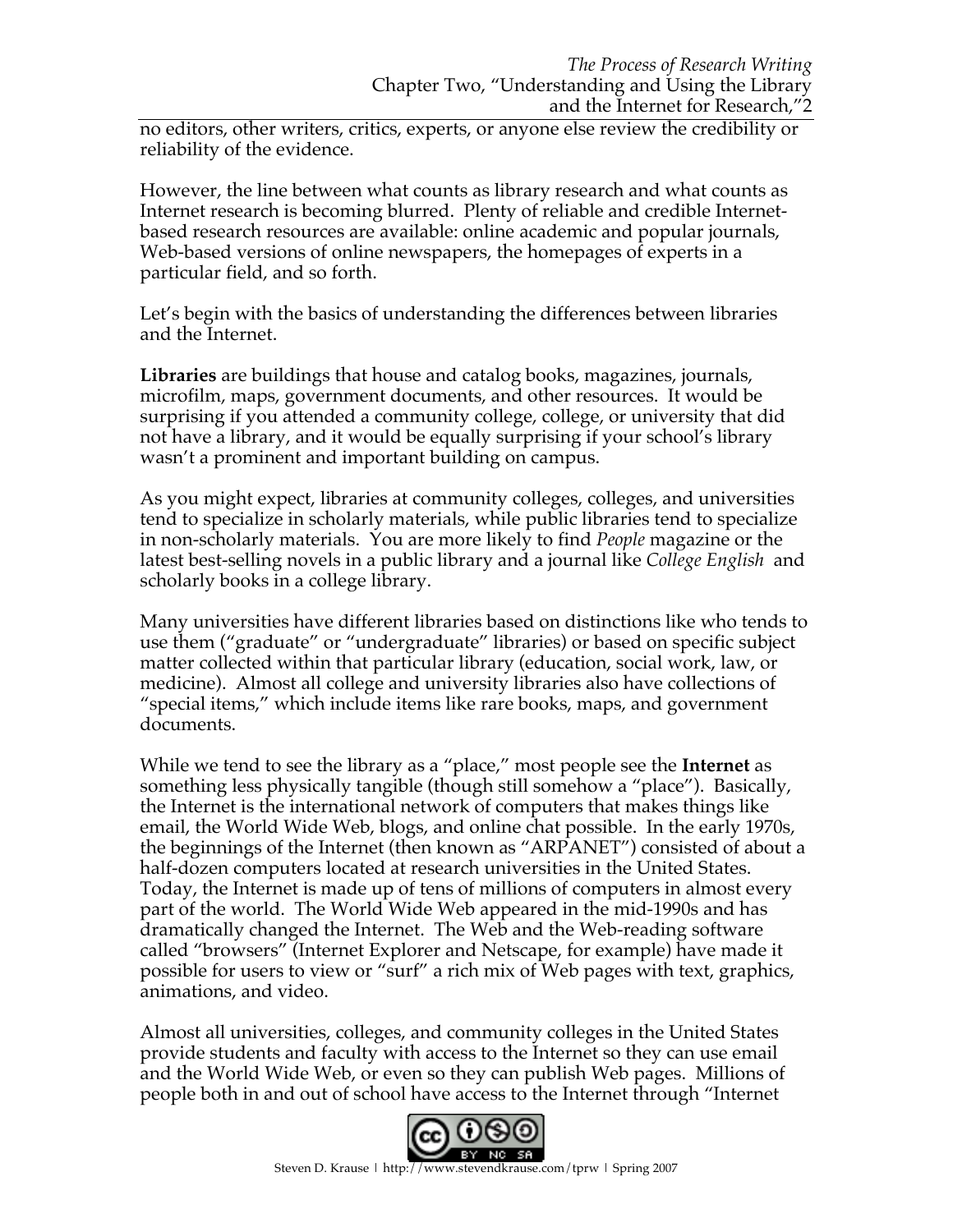Service Providers," which are companies both large and small that provide customers access to the 'net for a monthly fee.

An enormous variety of information, text, and media are available to almost anyone via the Internet: discussion groups, books available for download or for online reading, journal and magazine articles, music and video clips, virtual "rooms" for live "chats."

In the simplest sense, the differences between libraries and the Internet is clear: buildings, books, magazines, and other physical materials, versus computers everywhere connected via networks, the World Wide Web, and other electronic, digitized, or "virtual" materials.

However, in practice, these differences are not always so clear.

**First, almost all university, college, and community college libraries provide patrons access to the Internet on their campuses.** Being able to access almost anything that is available on the Internet at computers in your library has the effect of blurring the border between library and non-library resources. And just because you happened to find your research on a Web page while you were physically in the library obviously doesn't make your Web-based research as credible as the materials housed within the library.

**Second, many libraries use the Internet or the World Wide Web to provide access to electronic databases, some of which even contain "full text" versions of print publications.** This will be covered in more detail in the next section of this chapter, "Finding Research in the Library: An Overview;" however, generally speaking, the research from these resources (even though it *looks* a lot like what you might find on a variety of Internet-based Web pages) is considered as reliable and credible as more traditional print sources.

**Third, most libraries allow for patrons to search their collections via the Internet.** With an adequate Internet connection, you don't have to actually go to the library to use the library.

The point is that while some obvious differences still exist between research you find in the library versus research you find on the Internet, there are many interesting similarities and points where the library and the Internet are actually one in the same.

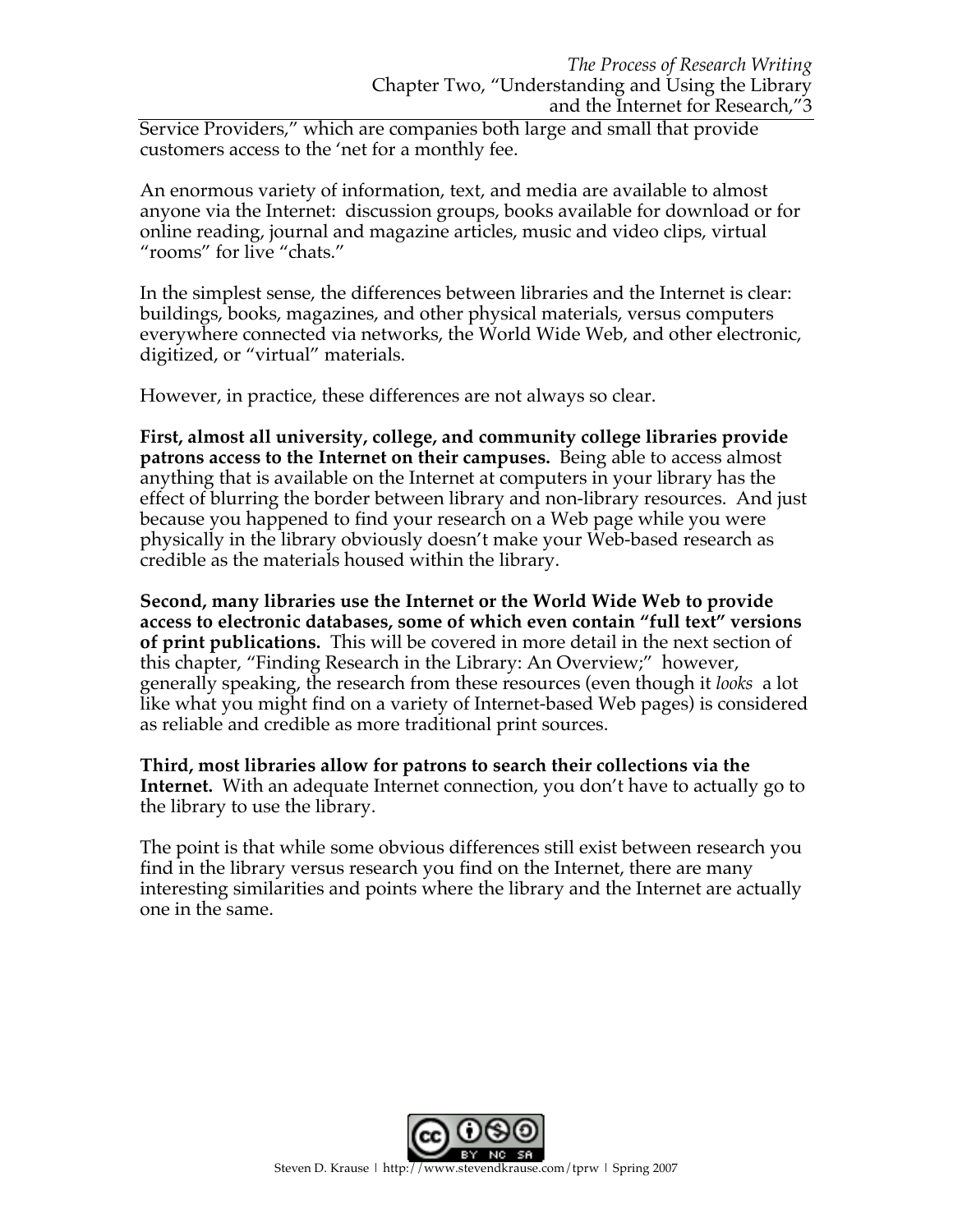*The Process of Research Writing* Chapter Two, "Understanding and Using the Library and the Internet for Research,"4

| Libraries, The Internet, and Somewhere In-between |                                             |                                             |  |  |
|---------------------------------------------------|---------------------------------------------|---------------------------------------------|--|--|
| <b>Libraries</b>                                  | Somewhere In-between                        | The Internet                                |  |  |
| • Traditional books                               | • Electronically<br>reproduced books        | • Email between friends                     |  |  |
| • Traditional academic                            |                                             | • Newsgroups                                |  |  |
| journals and popular                              | • Digitized articles from                   |                                             |  |  |
| magazines                                         | journals or magazines<br>found in a library | • Personal homepages                        |  |  |
| • Newspapers                                      | database                                    | • Internet Search                           |  |  |
|                                                   |                                             | Engines                                     |  |  |
| • Microfilm and<br>microfiche documents           | Database search tools                       | • Web versions of<br>printed newspapers     |  |  |
| • Government                                      |                                             |                                             |  |  |
| documents                                         |                                             | • Web-based academic<br>journals or popular |  |  |
| • Rare books and<br>materials                     |                                             | "magazines"                                 |  |  |
|                                                   |                                             | • Web pages for groups<br>or organizations  |  |  |
|                                                   |                                             |                                             |  |  |

# **Libraries, The Internet, and Somewhere In-between**

# **Researching in the Library**

The best source for information about how to find things in your library will come directly from the librarians who can answer your questions. But here is an overview of the way most academic libraries are organized and some guidelines for finding materials in the library.

On most campuses, the main library is a very prominent building, although some schools have several smaller libraries focused on particular subjects housed within other academic buildings. Almost all libraries have a *circulation desk,*  where patrons can check out items. Most libraries also have an *information or reference desk* that is staffed with reference librarians to answer your questions about using reference materials, about the databases available for research, and other questions about finding materials in the library. Libraries usually have a place where you can make photocopies for a small cost and they frequently have computer labs available to patrons for word processing or connecting to the Internet.

Many libraries still have a centralized area with computer terminals that are connected to the library's computerized databases, though increasingly, these terminals are located throughout the building instead of in one specific area. (Very few libraries still actually have card catalogs, and when they do, these catalogs are usually for specialized and small collections of materials.) You will

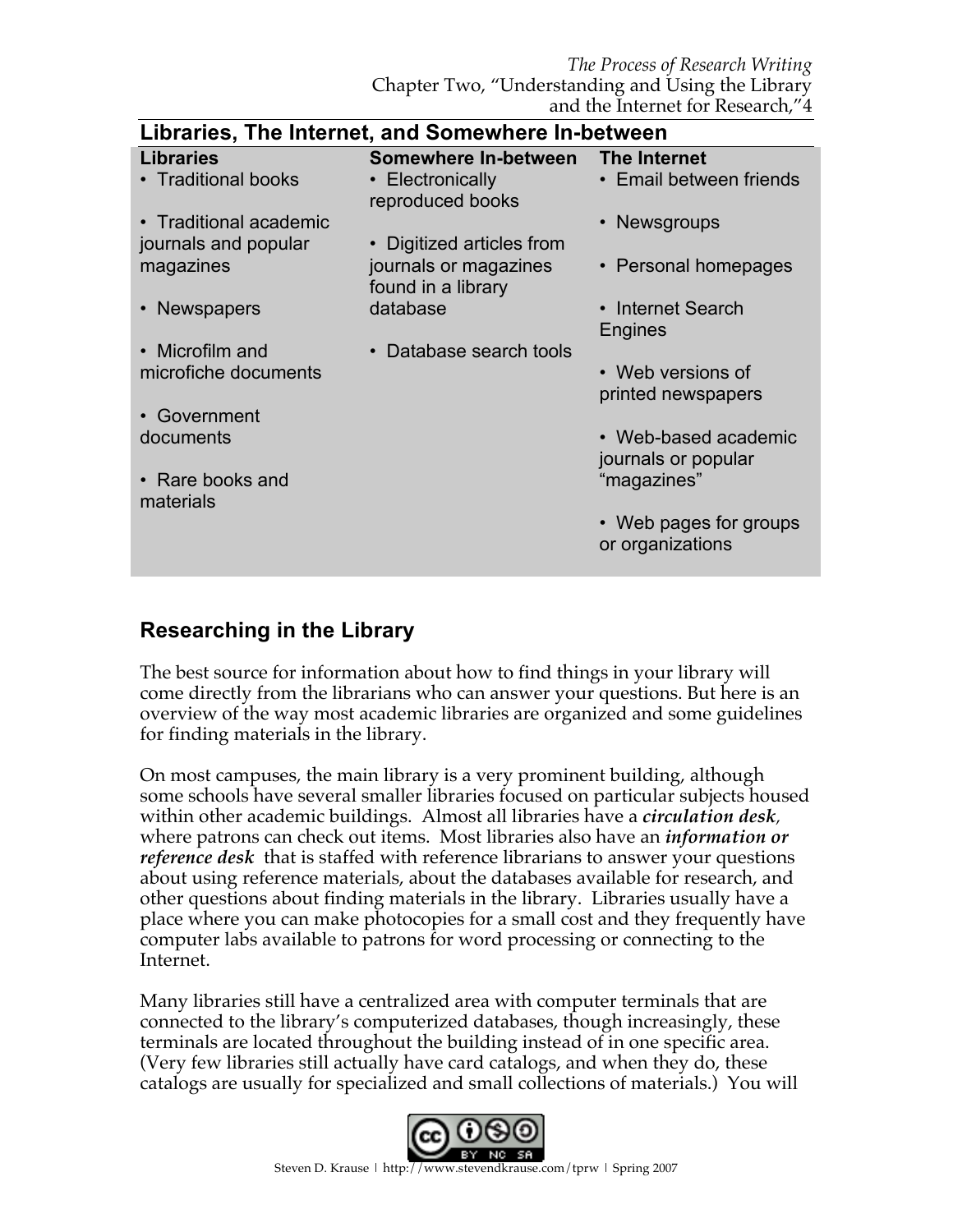want to get familiar with your library's database software because it will be your key resource in finding just about anything in the building.

Libraries tend to have particular reading rooms or places where they keep current newspapers and periodicals, and where they keep bound periodicals, which are previous editions of journals and magazines bound together by volume or year and kept on the shelf like books. Many libraries also have specialized areas where they keep government documents, rare books and manuscripts, maps, video tapes, and so forth.

How do you find any of these things in the library? Here are some guidelines for finding books, journals, magazines, and newspapers.

### **Books**

You will need to use the library's computerized catalog to find books the library owns. Most library database systems allow you to conduct similar types of searches for books. Typically, you can search by:

**Author or editor.** Usually, this is a "last name first" search, as in "Krause, Steven D." If you are looking for the name of a writer who contributed a chapter to a collection of essays, try using a "key word" search instead.

**Title.** Most library databases will allow you to search by typing in the complete title or part of the title.

**Key word.** This is different from the other types of searches in that it is a search that will find whatever words or phrases you type in.

Whatever you type into a key word search is what you're going to get back. For example, if you typed in "commercial fishing" into a key word search, you are likely to get results about the commercial fishing industry, but also about "commercials" (perhaps books about advertising) and about "fishing" (perhaps "how to" books on fly fishing, or a reference to the short story collection *Trout Fishing in America*).

Most library computer databases will allow you to do more advanced key word searches that will find phrases, parts of words, entries before or after a certain date, and so forth. You can also increase the quality of your results by doing more keyword searches with synonyms of the word or words you originally have in mind. For example, if you do a keyword search for "commercial fishing," you might also want to try searching for "fish farming," "fisheries," or "fishing industry."

**Library of Congress Subject***.* Chances are, your university, college, or community college library arranges their books according to the same system used by the U.S. Library of Congress. (The other common system, the Dewey Decimal System, is sometimes the organizational system used

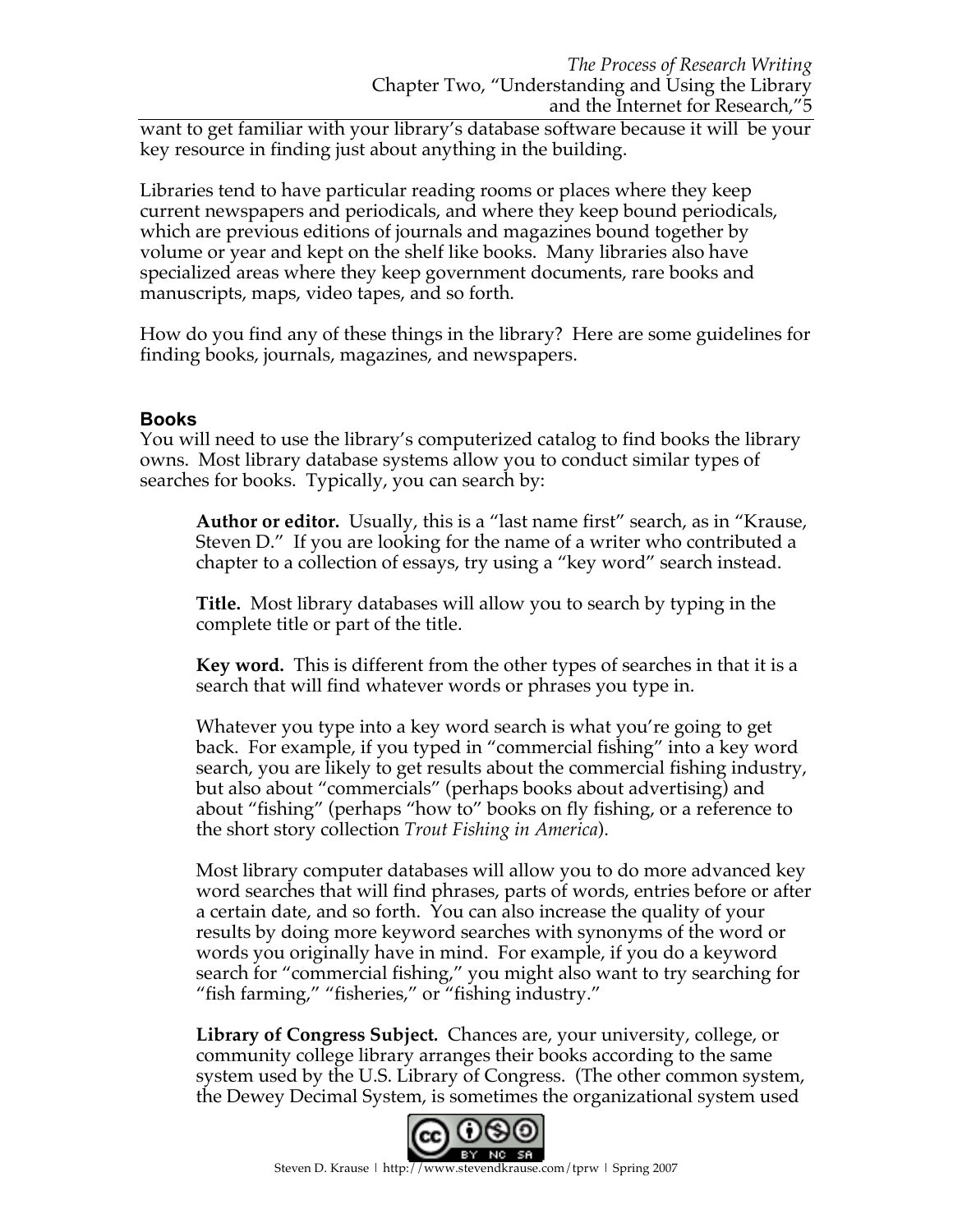at public libraries and high school libraries.) The Library of Congress system has a long but specific list of subjects that is used to categorize every item. For example, here are some Library of Congress subjects that might be of interest to someone doing research on the ethical practices of the pharmaceutical industry:

- Pharmaceutical ethics.
- Pharmaceutical ethics, United States.
- Pharmaceutical industry.
- Pharmaceutical industry, Corrupt practices, United States.

Each one of these categories is actually a Library of Congress subject that is used to categorize books and materials. In other words, when a new book on pharmaceuticals comes into the Library of Congress in Washington, D.C., a librarian categorizes it according to previously determined subject categories and assigns the book a number based on that category. These "official" categories and the related Library of Congress Call Numbers (more on that in a moment) are the way that libraries that use the Library of Congress system keep track of their books.

**Call Number.** Most academic library database systems will allow you to search for a book with a particular call number. However, this feature is probably only useful to you if you are trying to find out if your library has a specific book you want for your research.

When you are first searching for books on a research idea or topic at your library, you should begin with key word searches instead of author, title, or subject searches. However, once you find a book that you think will be useful in your research, you will want to note the different authors and subjects the book fits into and search those same categories.

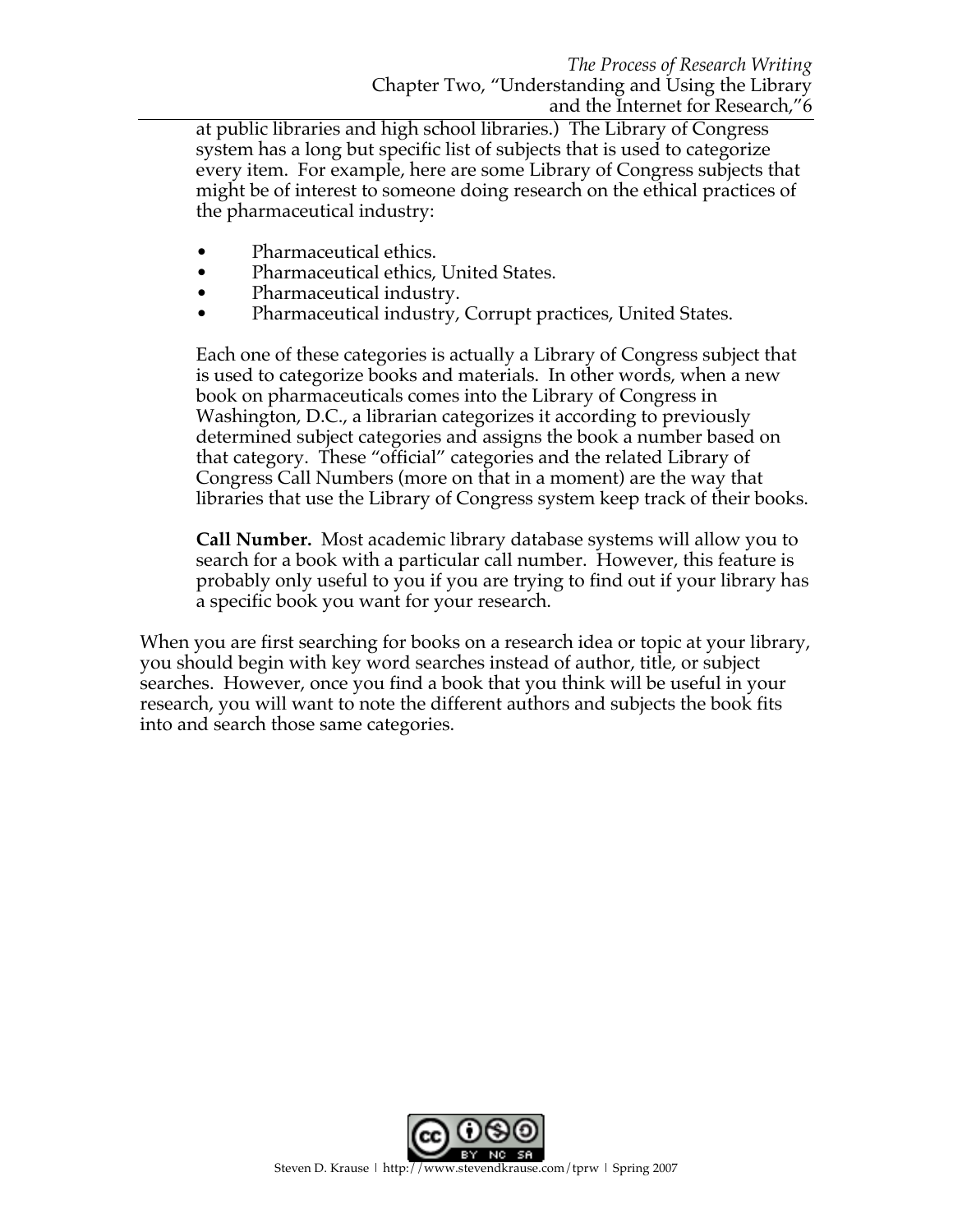Here's an example of a book entry from a library computer database with the most important parts of the entry labeled:



The "Subjects" information might be particularly helpful for you to find other books and materials on your topic. For example, if you did a subject search for "Drugs- - Side effects," you would find this book plus other related books that might be useful in your research.

In most university libraries, to retrieve this book, you need to find it on one of the book shelves, or, as they are often known, the "stacks." This can be an intimidating process, especially if you aren't used to the large scale of many college and university libraries. But actually, finding a book on a shelf is no more complicated than finding a street address.

The Library of Congress Call Number— in this example, RM 302.5 .C64 2001– is essentially the "address" of that book within the library. To get to it, you will first want to find out where your library keeps the books. This might be very obvious in many libraries, and not at all obvious in others. When in doubt, check with a librarian.

The Library of Congress Call Number system works alphabetically and then numerically, so to find the book in our example, you need to find the shelf (or shelves) where the library keeps books that begin with the call letters "RM." Again, this will be very obvious in many libraries, and less obvious in others. At smaller academic libraries, finding the location of the "RM" books might be quite

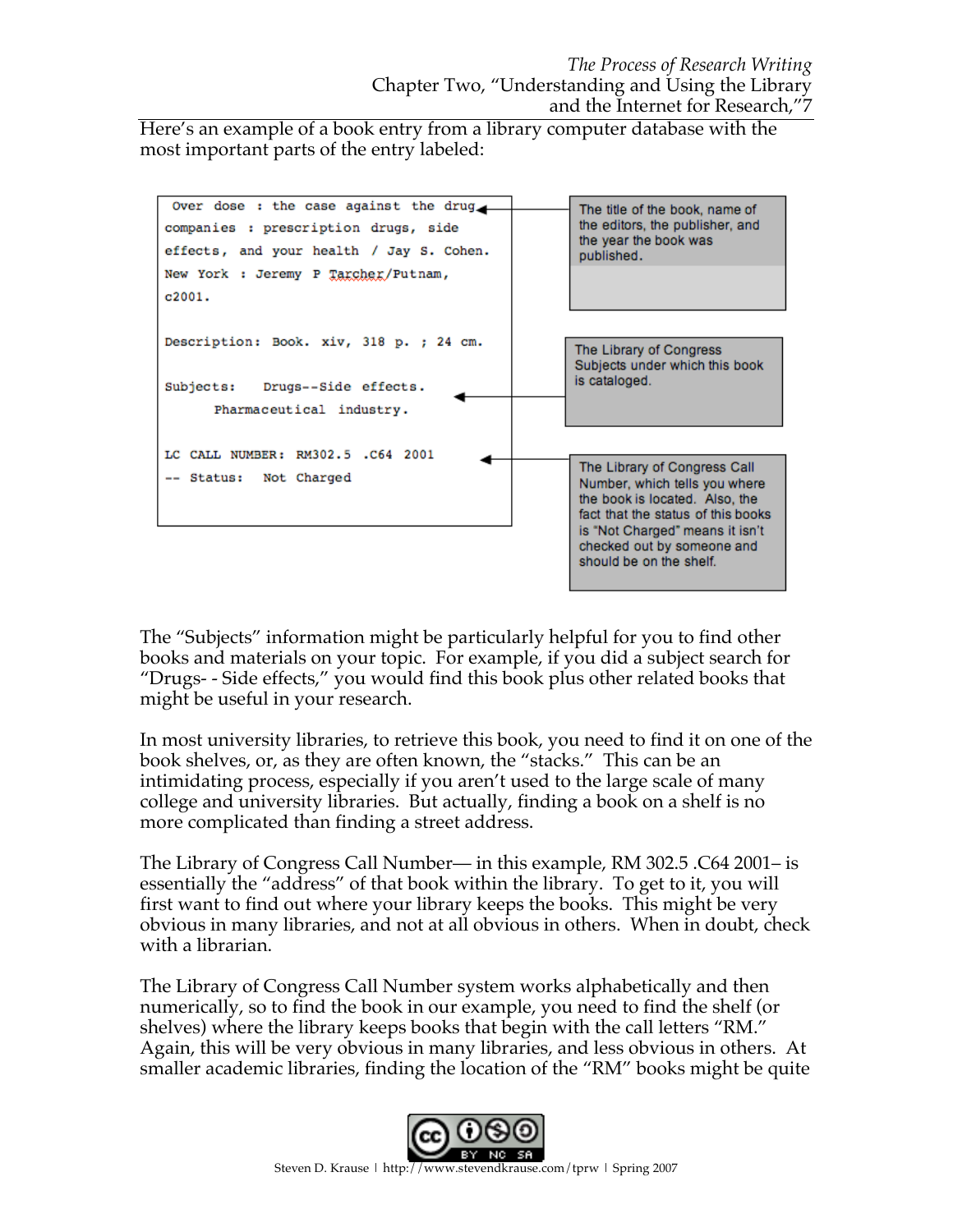easy. But at some large academic libraries, you might need to find out what floor or even what building houses books that begin with the call letters "RM."

If you were looking for the book in our example (or any other with a call number that began with "RM"), you can expect it to be somewhere between where they keep books that begin with the call letters "RL" and "RN." Once you find where the "RM"s are, you'll need to find the next number, 302.5. Again, this will be on the shelf numerically, somewhere between books with a call number that begins with "RM 302.4" and "RM 302.6." By the time you get to this point, you are getting close. Then you'll want to locate the ".C64" part, which will be between ". $C63$ " and ". $C65$ , " then the next ". $D7$ ", and then finally the 2001.

If you go to the shelf and are not able to locate the book, there are three possible explanations: either the book is actually checked out, you have made a mistake in looking the book up, or the library has made a mistake in cataloging or shelving the book. It's very easy to make a mistake and to look for a book in the wrong place, so first double-check yourself. However, libraries do make mistakes either by mis-shelving an item or by not recording that it has been checked out. If you are sure you're right and you think the library has made a mistake, ask a librarian for help.

**One last tip: when you find the book you are looking for, take a moment to scan the other books on the shelf near it.** Under the Library of Congress system, books about similar subjects tend to be shelved near each other. You can often find extremely interesting and useful books by looking around on the shelf like this.

### **Journals, Magazines, and Newspapers**

Libraries group journals, magazines, and newspapers into a category called "periodicals," which, as the name implies, are items in a series that are published "periodically." Periodicals include academic periodicals that are perhaps published only a few times a year, quarterly and monthly journals, or weekly popular magazines. Newspapers are also considered periodicals.

### **Periodical Indexes**

Your key resource for finding articles in periodic materials for your research project will be some combination of the many different indexes that are available. There are hundreds of different indexing tools, so be sure to ask the librarians at your library about what resources are available to you.

Many indexes are quite broad in their scope—*The Reader's Guide to Periodical Literature* and the online resources *ArticleFirst* and *WilsonSelect* are common examples—while others are quite specific, like *The Modern Language Association Bibliography* (which covers fields like English, Composition and Rhetoric, and Culture Studies, not to mention studies in other languages) and *ABI/INFORM* (which indexes materials that have to do with business and management).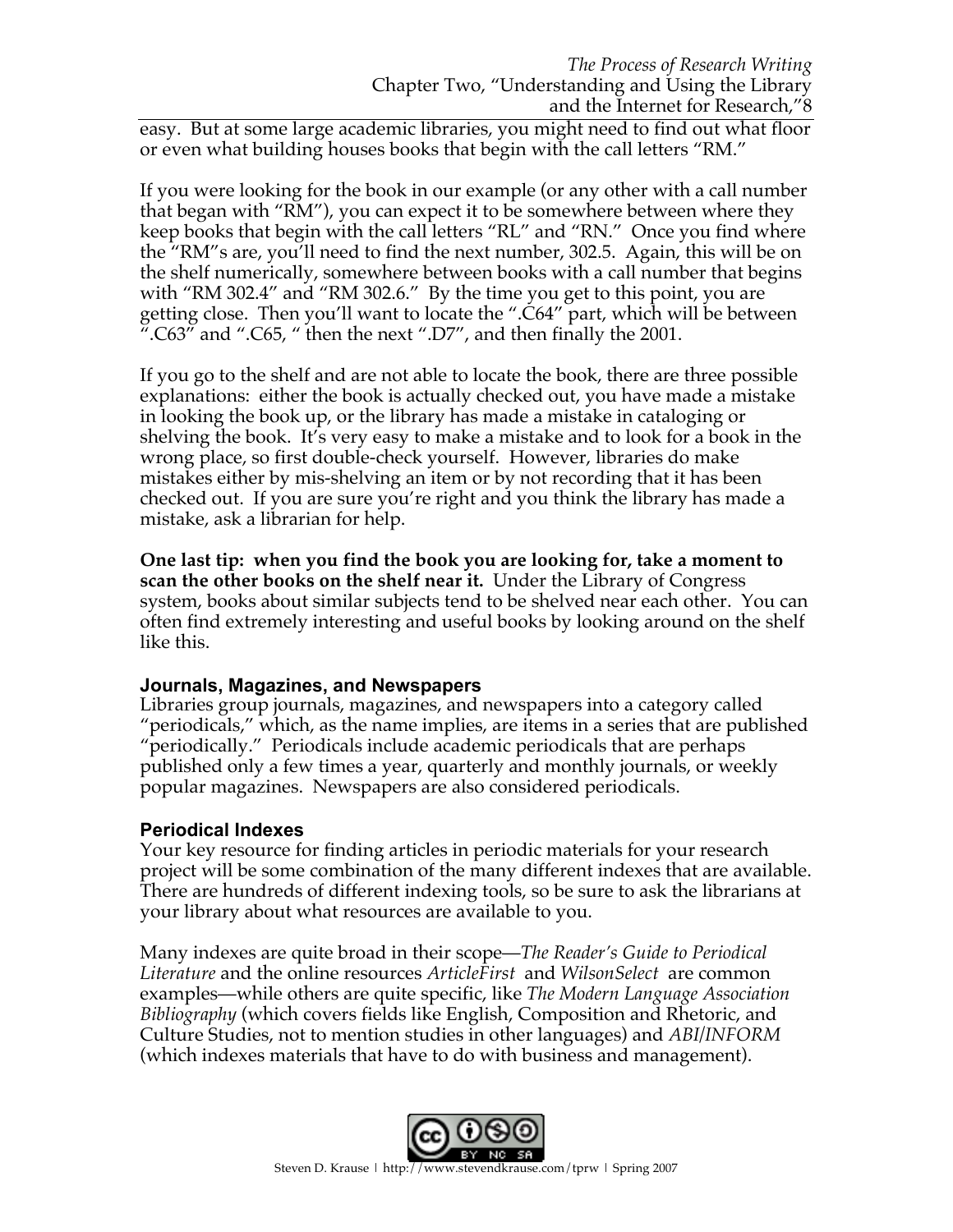# **It is** *crucial* **that you examine different indexes as you conduct your research: different indexes will lead you to different articles that are relevant for your research idea or topic.**

While indexes frequently overlap with each other, using different indexes will give you a wider variety of results. Some library computer systems make this easy to do by allowing you to search multiple indexes at the same time. However, not all libraries have this capability and not all indexes will allow for these kinds of searches.

Most periodical indexes have gone the way of the card catalog and are now available electronically. How these electronic databases work varies, but typically patrons can search by keyword or author, and sometimes by subject (though "subject" in these online databases isn't necessarily as strict as the "subject" used in the Library of Congress system). A few indexes are still only available in "paper" form and these tend to be kept in library reference areas.

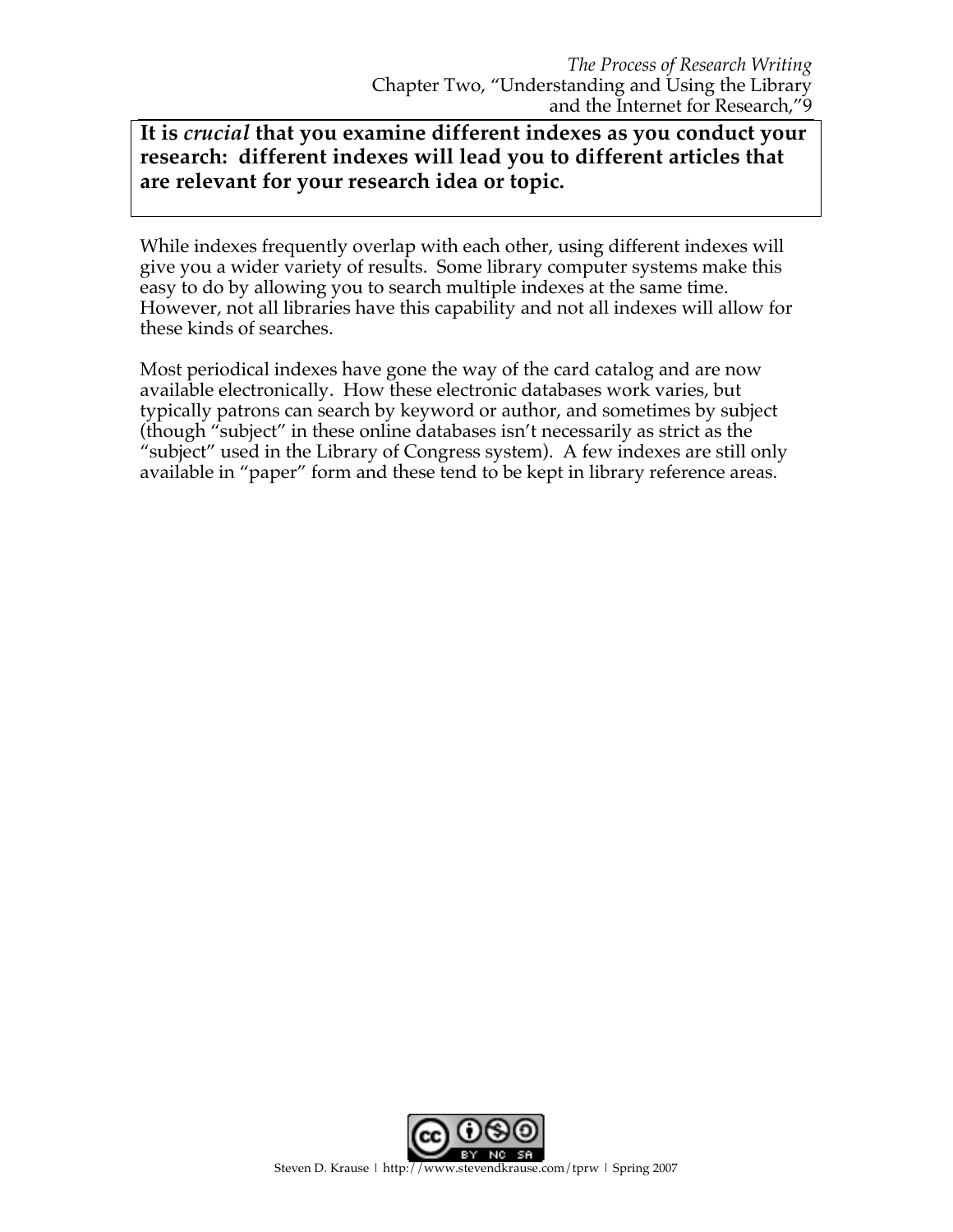## **Database interfaces: differences and similarities**

As I've mentioned previously, there are too many differences between library databases to provide too many details about how to use them in this chapter. You may have already noticed this in your own experiences with databases in your library.

Some of these differences can be rather confusing. For example, a "subject search" for a book in a database that uses the Library of Congress cataloging system is not at all the same as a "subject search" with a periodical database like WilsonSelect.

| ∭ FirstSearch                                                       |                                                  |                                    | Eastern Michigan University Library                             |  |
|---------------------------------------------------------------------|--------------------------------------------------|------------------------------------|-----------------------------------------------------------------|--|
| <b>MLA Advanced Search</b>                                          |                                                  |                                    | <b>EMU Ask-A-Librarian</b>                                      |  |
| <b>Enter search terms in one or more boxes and click on Search.</b> |                                                  |                                    |                                                                 |  |
| <b>Databases</b><br><b>Home</b>                                     | <b>Searching</b>                                 |                                    | Staff View   My Account   Options   Comments   Exit   Hide tips |  |
| <b>Advanced Search</b><br><b>Basic Search</b>                       | <b>Expert Search</b><br><b>Previous Searches</b> | 킈<br>Go to page                    |                                                                 |  |
| 围<br>erin                                                           |                                                  | Current database: MLA Bibliography |                                                                 |  |
| Subjects News<br>Help                                               |                                                  |                                    |                                                                 |  |
|                                                                     | <b>Search</b><br><b>Clear</b>                    |                                    |                                                                 |  |
| Search in database:                                                 | <b>MLA</b><br>¶ n                                | (Updated: 2005-05-25)              |                                                                 |  |
|                                                                     | Literature, language, linguistics, folklore      |                                    |                                                                 |  |
| Search for:                                                         | Fitzgerald, F Scott                              | Œ<br>Subject<br>$\mathbf{r}$       |                                                                 |  |
| and $\blacktriangleright$                                           |                                                  | Œ<br>Keyword                       |                                                                 |  |
| and $\blacktriangleright$                                           |                                                  | 7Ð<br>Keyword                      |                                                                 |  |
|                                                                     | Year                                             | (format: YYYY-YYYY)                |                                                                 |  |
| Limit to:                                                           | Document Type Phrase<br>All                      |                                    |                                                                 |  |
|                                                                     | Language Phrase<br>All                           |                                    |                                                                 |  |
|                                                                     | <b>Peer Reviewed</b><br>All                      |                                    |                                                                 |  |
|                                                                     | Limit to: $\square$ a Full text $\odot$          |                                    |                                                                 |  |

This is the search screen of the "FirstSearch" database system. While this particular example is of the MLA *database, all of the databases supported by FirstSearch use a similar search screen. However, different database systems will have different search screens with different options and commands.*

Fortunately, there are two common features with just about any library search software tool that will aid you in your research:

• **Author** searches, which almost always works the same in different databases; and

**• Keyword** searches. Keyword searches usually allow for different Boolean search functions. In some databases, you need to indicate that you are searching for a phrase. This is often done with putting quotes around a phrase: "space shuttle" will find just that phrase; without quotes, it will find all occurrences of the keywords space and shuttle. Some keyword searches also allow a "not" function. For example, shuttle NOT space would exclude keyword references to the space shuttle. Boolean searches also usually allow for "and/or" searches: "Hillary and/or Bill Clinton" would return information about Hillary Clinton, Bill Clinton, and information that was about both Hillary and Bill Clinton.

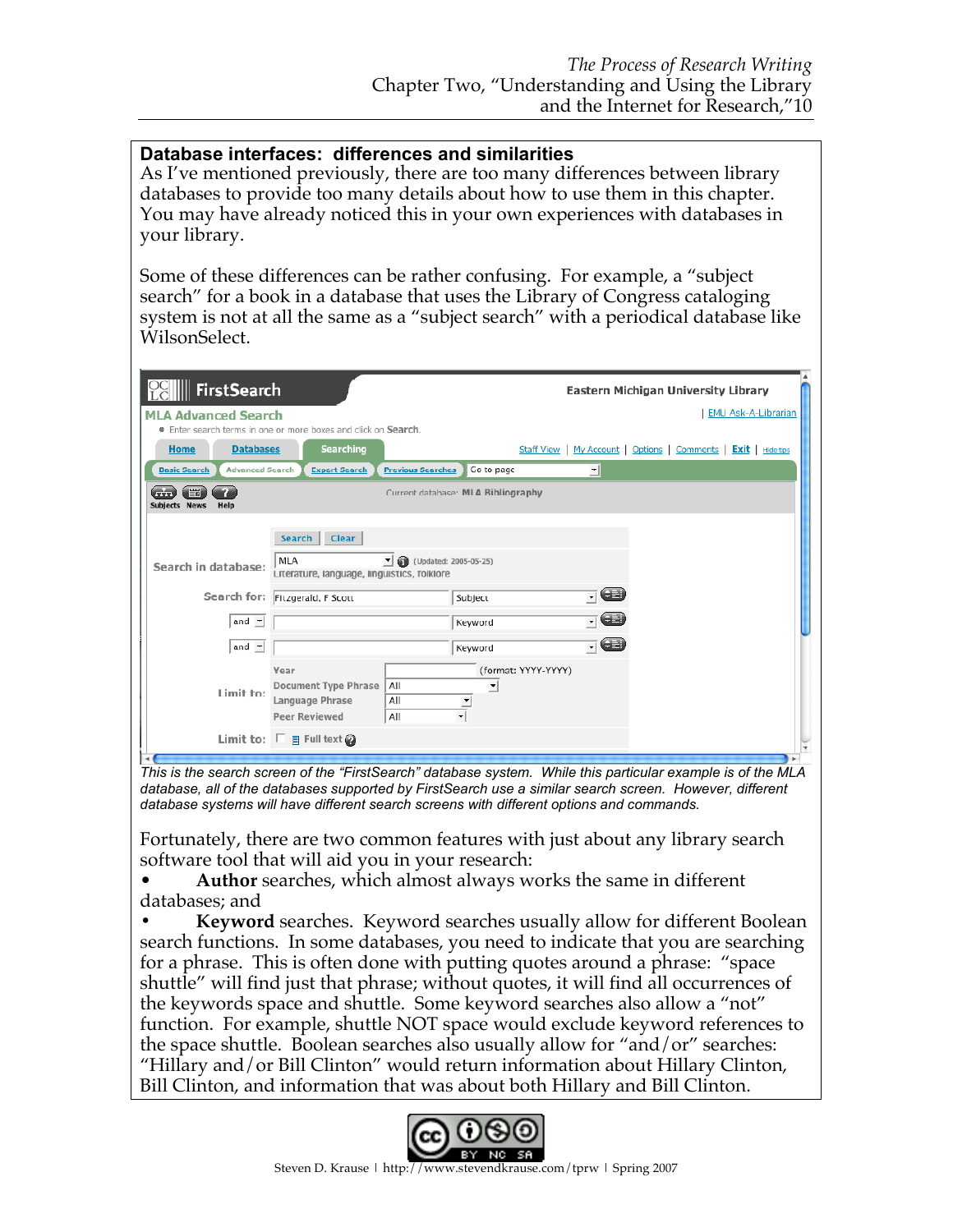Indexes typically provide the key information a reader needs to make some judgment about a periodical article and the information about where to actually find the article: the title of the publication, the title of the article, the name of the author, the date of publication, and the page numbers where the article appears. Sometimes, indexes also provide abstracts, which are brief summaries of the article that can also let readers know if it is something they are interested in reading.

Here is an example of a typical entry from a periodical index resource; specifically, this example is a portion of an entry from the online database Wilson Select Plus:



### **Accessing an Article**

To find the article, you first have to determine if your library has the particular periodical. This is a key step because **just because an item is listed in an index you have available to you in your library doesn't mean that your library subscribes to that particular periodical.** If you know it is an article that is critical to your research and it is in a periodical your library doesn't carry, you might want to discuss your options with a librarian. You still might be able to get access to the article, but you will probably have to wait several days or even weeks to get it, and your library might charge you a fee.

The process of how to find out if your library subscribes to a particular periodical varies from library to library. At many libraries, you can learn whether or not a particular periodical is available by doing a "title" search of the library's main electronic catalog. At other libraries, you have to conduct a search with a different electronic database.

You will also want to figure out whether or not the article you are looking for appears in a more current issue of the periodical. Most libraries keep the current

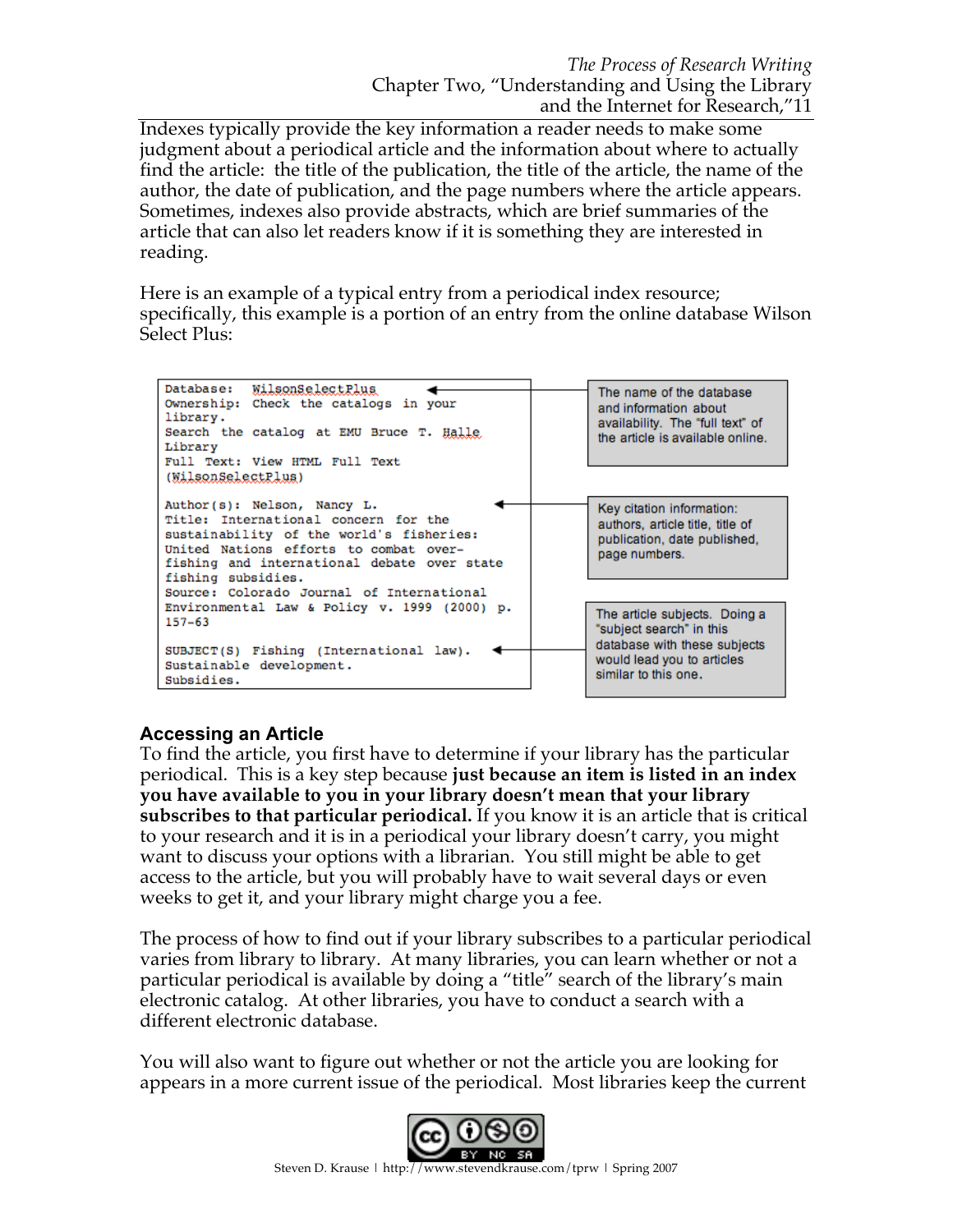magazines, journals, and newspapers in a reading room of some sort that is separate from where they keep older issues of periodicals. What counts as "current" depends on the periodical and your particular library's practices. For daily newspapers, libraries might only make a few weeks of the current editions available, while they might consider all of a year's worth of a journal that is only published three or four times a year as current.

If your library does carry the particular periodical publication where the article appears, your next step is to figure out *how* the library carries the item. Unlike books, libraries store periodical materials in several different ways. Ask your librarian how you can find out how your library stores particular periodicals, though this information is usually provided to you when you find out if your library carries the periodical in the first place.

**Bound periodicals.** Most libraries have shelves where they keep bound periodicals*,* which are groups of individual issues of a periodical that are bound together into book form. Individual issues of a magazine or journal (usually a year's worth) are made into one large book with the title of the periodical and the volume or year of editions of the periodical printed in bold letters on the spine of the book.

**Microfilm/microfiche.** Libraries also store periodicals by converting them to either microfilm or microfiche because it takes much less room to store these materials*.* Newspapers are almost always stored in one of these two formats or online. Microfilms are rolls of film where a black-and-white duplicate of the periodical publication appears, page for page as it appeared in the original. Microfiche are small sheets of film with black-and-white duplications of the original. To read these materials, library patrons must use special machinery that projects the images of the periodical pages onto a screen. Check with a librarian in your library about how to read and make copies of articles that are stored on microfilm or microfiche.

**Electronic periodicals.** Most college and university libraries also make periodicals available electronically through a particular database. These articles are often available as just text, which means any illustrations, charts, or photographs that might have accompanied the article as it was originally published won't be included. However, some online databases are beginning to provide articles in a format called "Portable Document File" (PDF), which electronically reproduces the article as it originally appeared in the periodical.

## **Periodicals from Electronic Databases**

The example of an entry from a periodical database, "International concern for the sustainability of the world's fisheries," is an example of one where the full text of the article is available online through the library's database. This example also demonstrates how the differences between "the library" and "the Internet" can be confusing. Periodical articles available online, but originally published in a more traditional journal, magazine, or newspaper, are considered "library" and not "Internet" evidence.

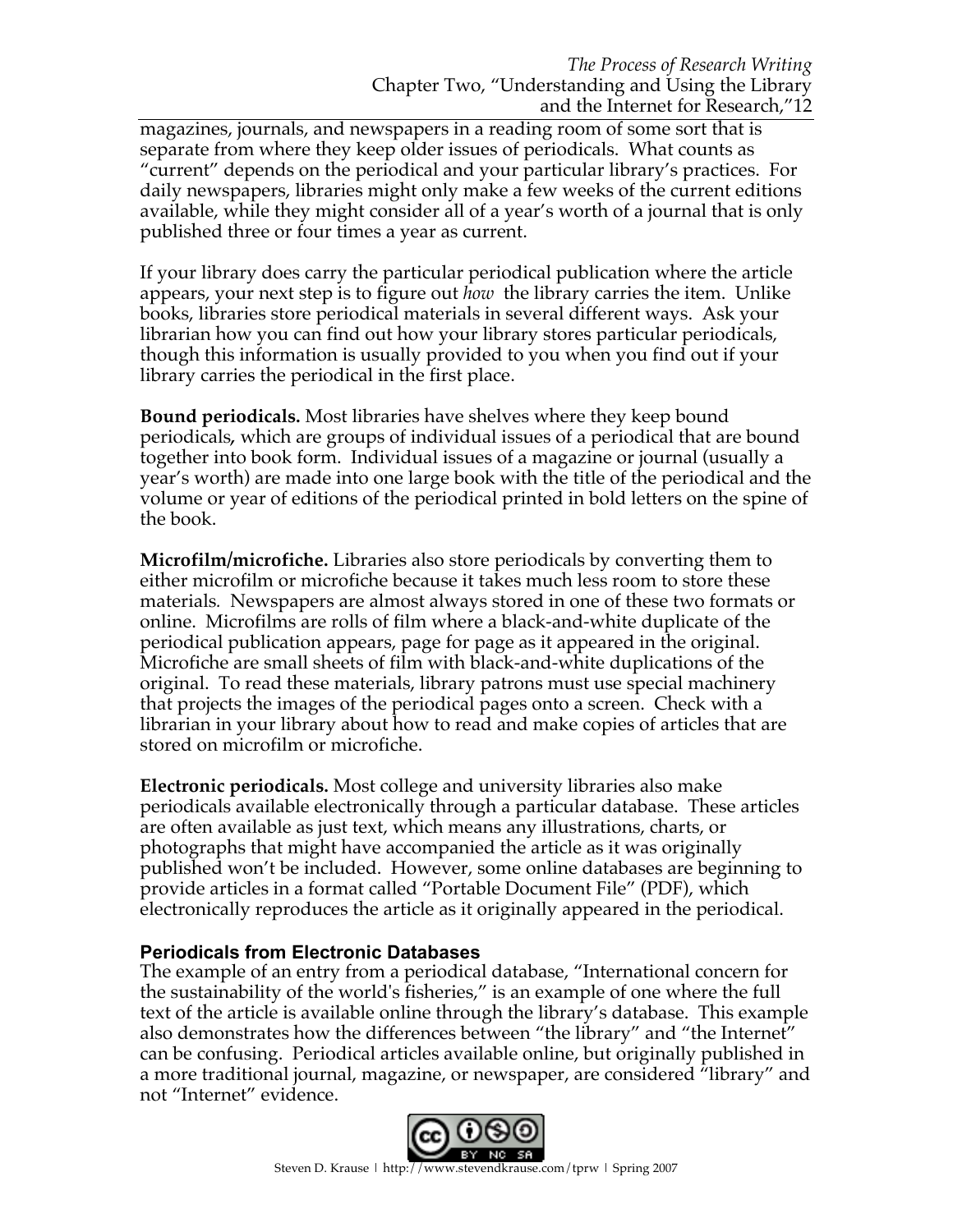For example, I was able to read the article, which appeared in *The Colorado Journal of International Environmental Law & Policy,* even though my library doesn't subscribe to the paper version of this journal, because I was able to read it electronically with the WilsonSelect database. But even though I was only able to read an electronic version of this article delivered to me via a library database accessed through the World Wide Web, I still consider this article as a "periodical" or "library" source.

☛ **Hyperlink:** For guidelines for properly citing research materials you find as "complete text" in online databases, see "Citing Your Researching Using MLA or APA Style."

# **Some Final Tips**

**Photocopy or print out your articles.** Most academic libraries won't let you check out periodicals. This means you either have to read and take your notes on the article while in the library, you have to make a photocopy of the article, or, if it is available electronically, you have to print it out. It might cost you a dollar or two and take a few minutes at a photocopier or a printer, but it will be worth it because you'll be able to return to the article later on when you're actually doing your writing.

**Write down all the citation information before you leave the library.** When you start using the evidence you find in journals, magazines, and newspapers to support your points in your research writing projects, you will need to give your evidence credit.

The key pieces of information to note about your evidence before you leave the library include:

- the type of periodical (a journal, a magazine, or a newspaper)
- the title of the publication
- the author or authors of the article
- •the title of the article
- the date of the publication
- the page numbers of the article

Recording all of this information does take a little time, but it is much easier to record that information when you first find the evidence than it is to try to figure it out later on.

☛ **Hyperlink:** Chapter Six, "The Annotated Bibliography Exercise," describes the process of keeping track of the research materials you find in the library and on the Internet in a writing project.

# **Other Library Materials**

Chances are, the bulk of your library research will involve books and periodicals. But libraries have many other types of materials that you might find useful for

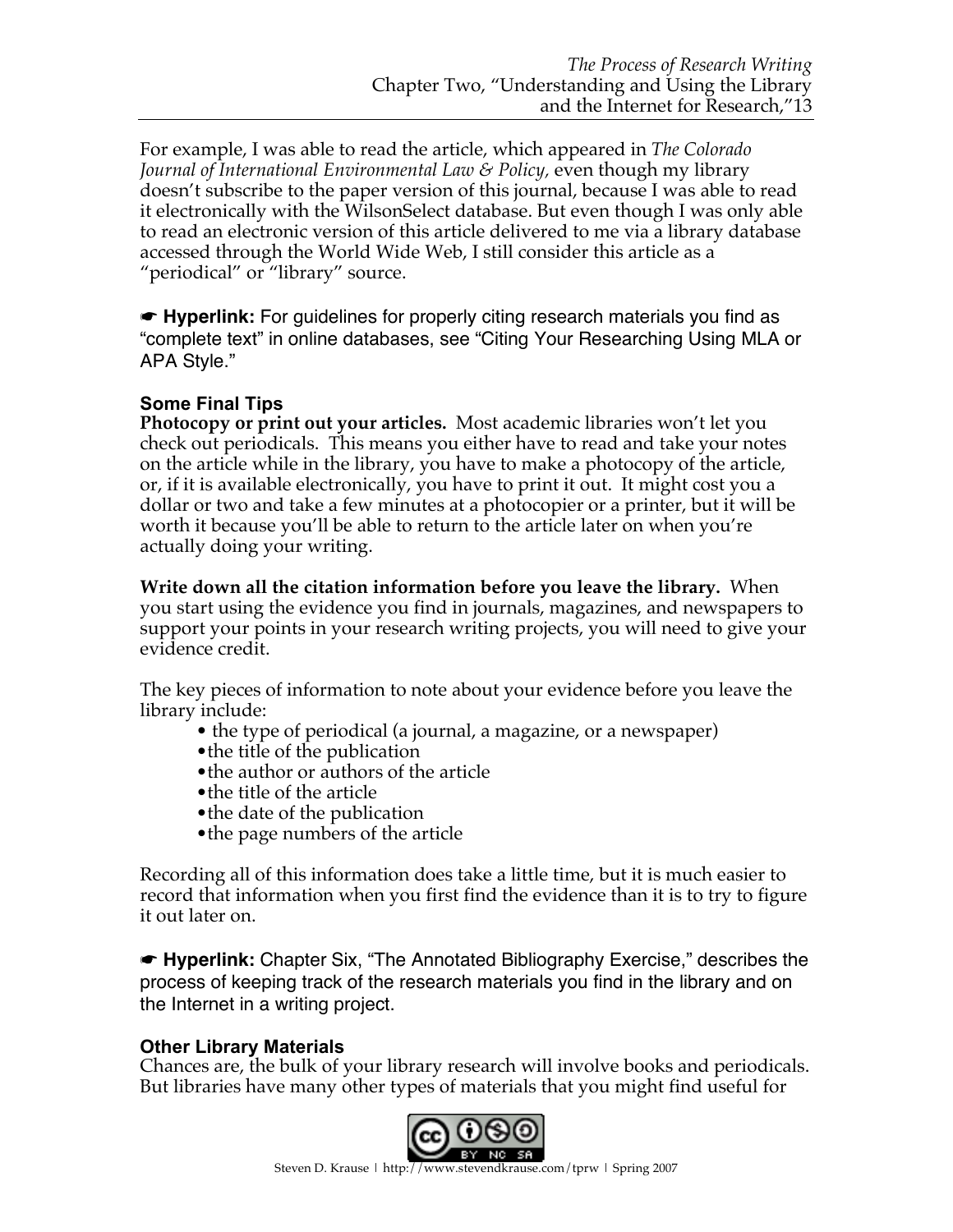your research projects as well. Here are some examples and brief explanations of these materials.

**Government Documents***.* Most college and university libraries in this country collect materials published by the United States federal government. Given the fact that the U.S. government releases more publications than any other organization in the world, the variety of materials commonly called "government documents" is quite broad. They include transcripts of congressional hearings and committee meetings; reports from almost every government office, agency and bureau; and pamphlets, newsletters, and periodic publications from various government sponsored institutes and associations. If your research project is about any issue involving an existing or proposed federal law, a government reform or policy, a foreign policy, or an issue on which the U.S. Congress held hearings about, chances are the federal government has published something about it.

Check with your librarian about the government documents available and how to search them. Most of the materials published by the U.S. government can be researched using the same databases you use to search for periodicals and books.

**Interlibrary Loan***.* Most college and university libraries provide their patrons ways to borrow materials from other libraries. The nature of this service, usually called *interlibrary loan,* varies considerably. Many community college, college, and university libraries in the U.S. have formed partnerships with other libraries in their geographic areas to make interlibrary loan of books and even periodicals quite easy and convenient. On the other hand, many other libraries treat each interlibrary request as a special case, which means it frequently isn't as easy or as quick.

**Theses and dissertations***.* If your college or university has graduate programs, your library probably has a collection of the theses or dissertations written by these graduate students. These documents are usually shelved in a special place in the library, though at most libraries, you would use the same database you used to find books to find a thesis or a dissertation.

**Rare books and other special collections***.* Many college and university libraries have collections of unusual and often valuable materials that they hold as part of a special collection. Most of these special collections consist of materials that can be loosely classified as rare books: books, manuscripts, and other publications that are valuable because of their age, their uniqueness, the fame of the author, and so forth. Your research project probably won't require you to use these unusual collections, but rare book and other special collection portions of the library can be fun to visit.

# **Researching on the Internet**

The great advantage of the Internet is it is a fast and convenient way to get information on almost anything. It has revolutionized how all academics conduct

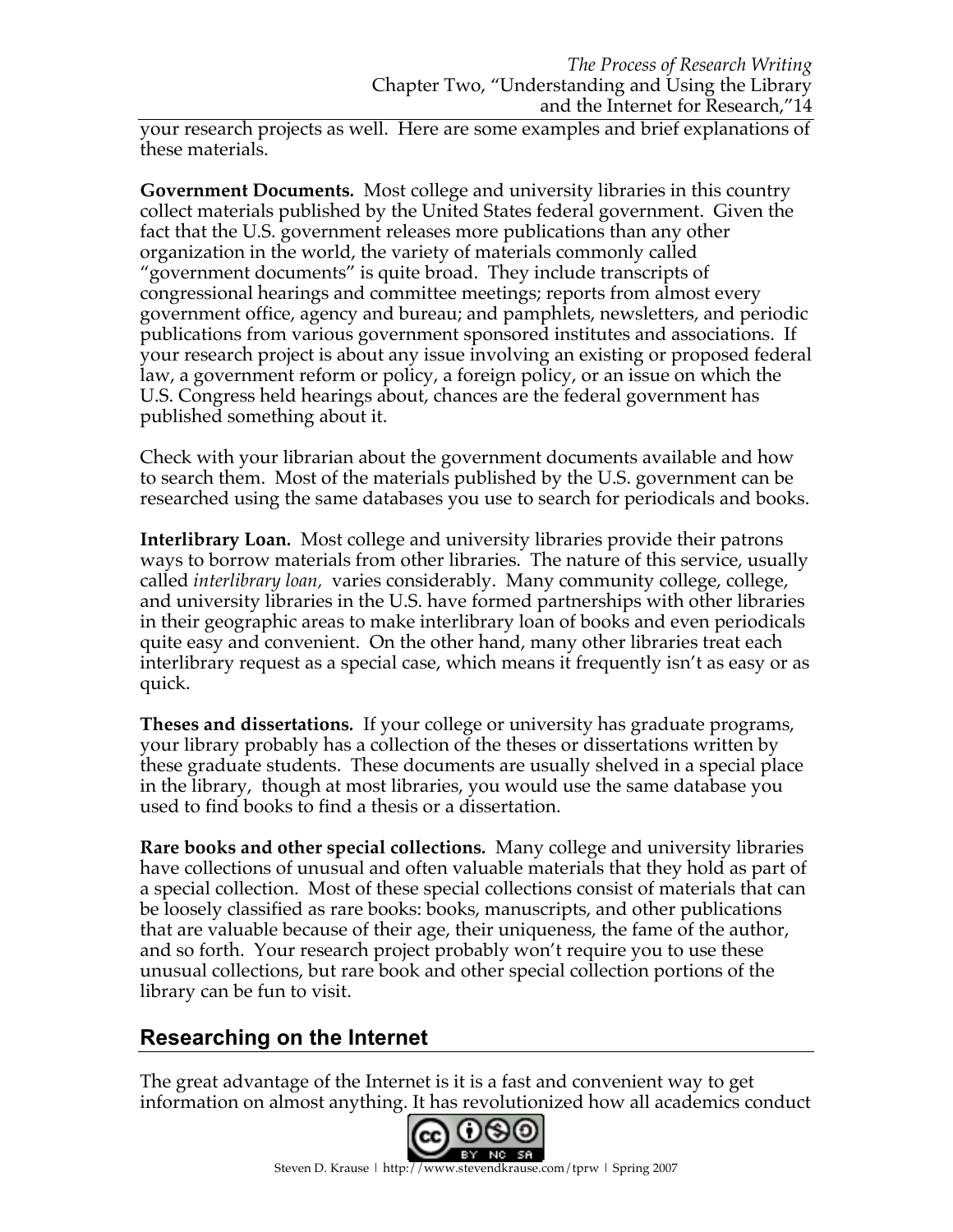research and practice writing. However, while the Internet is a tremendous research resource, **you are still more likely to find detailed, accurate, and more credible information in the library than on the Web.** Books and journals are increasingly becoming available online, but most are still only available in libraries. This is particularly true of academic publications. You also have a much better chance of finding credible and accurate information in the library than on the Internet.

☛ **Hyperlink:** See the sections "The Internet: The Researcher's Wild Card" and "Evaluating the quality and credibility of your research" in Chapter One, "Thinking Critically About Research."

It is easy to imagine a time when most academic journals and even academic books will be available only electronically. But for the time-being, you should view the library and the Internet as tools that work together and that play off of each other in the process of research. Library research will give you ideas for searches to conduct on the Internet, and Internet research will often lead you back to the more traditional print materials housed in your library.

### **Email**

Electronic mail ("email") is the basic tool that allows you to send messages to other people who have access to the Internet, regardless of where they physically might be. Email is extremely popular because it's easy, quick, and cheap—free, as long as you aren't paying for Internet access. Most email programs allow you to attach other documents like word processed documents, photos, or clips of music to your messages as well.

For the purposes of research writing, email can be a useful tool in several different ways.

**You can use email to communicate with your teacher and classmates about your research projects—asking questions, exchanging drafts of essays, and so forth.** Many teachers use email to provide comments and feedback on student work, to facilitate peer review and collaboration, or to make announcements.

☛ **Hyperlink:** See Chapter Four, "How to Collaborate and Write With Others."

**Depending on the subject of your research project, you can use email to conduct interviews or surveys.** Of course, the credibility of an email interview (like more traditional phone or "face to face" interviews) is based entirely on the credibility of whom you interview and the extent to which you can trust that the person you think you are communicating with via email really is that person. But since email is a format that has international reach and is convenient to use, you may find experts who would be unlikely to commit to a phone or "face to face" interview who might be willing to answer a few questions via email.

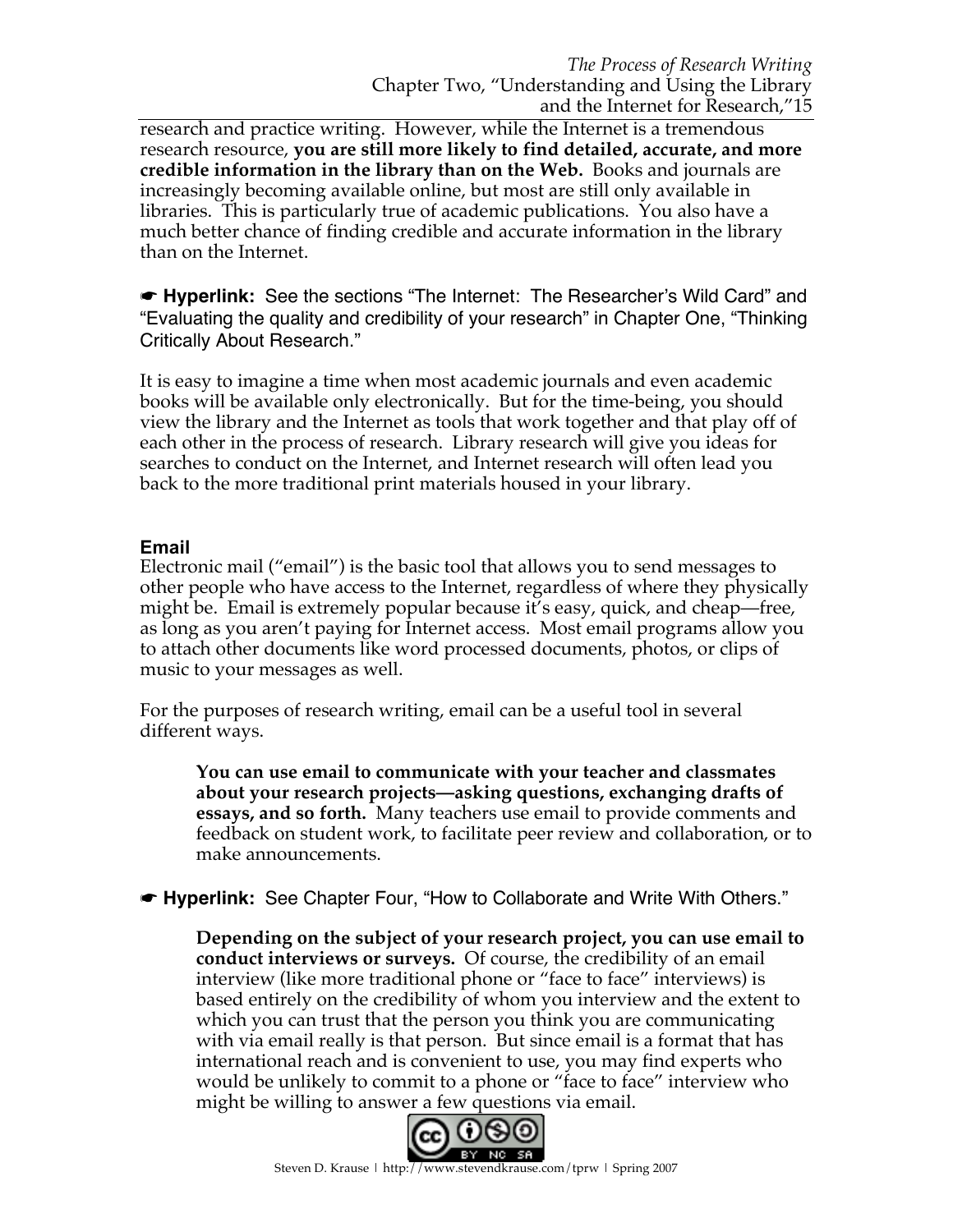**You can join an electronic mailing list, or listserv, to learn more about your topic and to post questions and observations.** With the use of various email software, an emailing list works by sending email messages to a group of people known as "subscribers." Email lists are usually organized around a certain topic or issue of interest: movies, writing, biology, politics, or current events. Before posting a question or quoting messages from the mailing list, be sure to review that lists' guidelines for posting.

Many different sorts of groups and organizations maintain mailing lists that you will be able to find most easily by finding Web-based information about that group through a Web search.

### **A Word about Netiquette**

**Netiquette** is simply the concept of courtesy and politeness when working on the Internet. The common sense "golden rule" of every day life—"do onto others as you would want them to do to you"—is the main rule to keep in mind online as well.

But there are two reasons why practicing good netiquette in discussion forums like email, newsgroups, and chat rooms is more difficult than practicing good etiquette in real life. First, many people new to the Internet and its discussion forums aren't aware that there are differences between how one behaves online versus how to behave in real life. Folks new to the Internet in general or to a specific online community in particular (sometimes referred to as **newbies**) often are inadvertently rude or inconsiderate to others. It is a bit like traveling to a different country: if you are unfamiliar with the language and customs, it is easy to unintentionally do or not do something that is considered wrong or rude in that culture.

Second, the Internet is a volatile and potentially combative discussion space where people can find themselves offending or being offended by others quickly. The main reason for this is the Internet lacks the visual cues of "face to face" communication or the oral cues of a phone conversation. We convey a lot of information with the tone of our voice, our facial expression, or hand gestures. A simple question like "Are you serious?" can take on many different meanings depending on how you emphasize the words, whether or not you are smiling or frowning, whether or not you say it in a laughing tone or a loud and angry tone, or whether or not you are raising your hand or pointing a finger at the speaker.

The lack of visual or oral cues is also a problem with writing, of course, but online writing tends to be much more like speaking than more traditional forms of writing because it is usually briefer and much quicker in transmission. It's difficult to imagine a heated argument that turns into name calling happening between two people writing letters back and forth, but it is not at all difficult to imagine (or experience!) an argument that arose out of some sort of

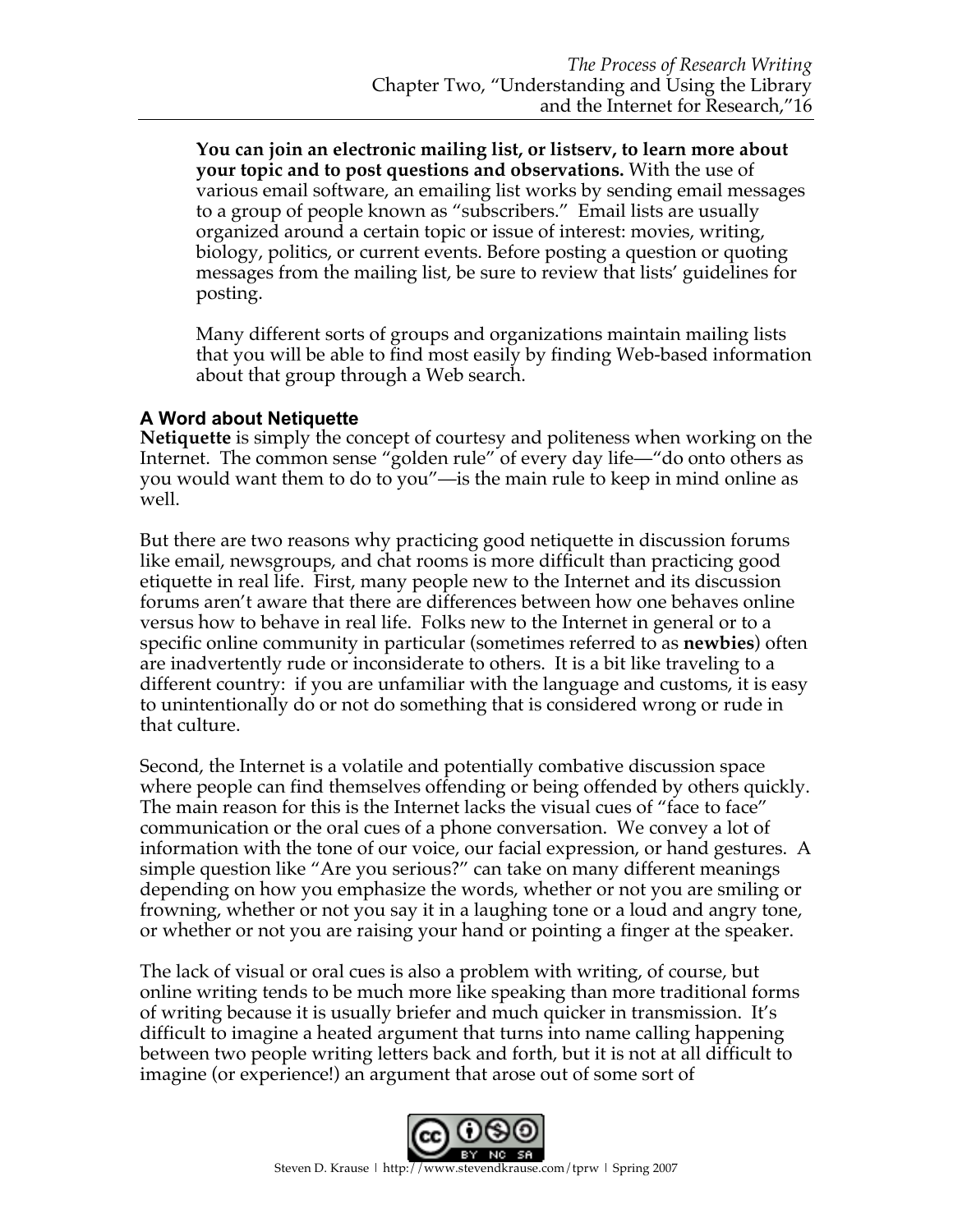miscommunication with the use of email messages that travel from writers to readers in mere seconds.

This phenomenon of the Internet making it possible for tempers to rise quickly and for innocent conversations to lead to angry arguments even has a name: **flaming.** An ongoing and particularly angry argument that takes place in a newsgroup or emailing list forum is called a **"flame war."** Flames (like conventional "fighting words") often are the result of intentional rudeness, but they are also the result of simple miscommunications.

Here are some basic guidelines for practicing good netiquette:

**Use "common sense courtesy."** Always remember that real people are on the other side of the email or newsgroup message you are responding to or asking about. As such, remember to try and treat people as you would want them to treat you.

**Don't type in all capital letters***.* "All caps" is considered shouting on the Internet. Unless you mean to shout something, don't do this.

**Look for, ask for, and read discussion group FAQs.** Many discussion groups have a "Frequently Asked Questions" document for their members. Before posting to an Internet group, try to read this document to get an idea about what is or isn't discussed in the forum.

**Read some of the messages before posting to your electronic group.** Make sure you have a sense of the tone and type of conversation that takes place in the forum before posting a message of your own.

**Do not send advertisements, chain letters, or personal messages to a discussion group.**

**Ask permission to quote from others on the list.** If someone writes something in a newsgroup or an emailing list discussion forum you think might be useful to quote in your research project, send a private email to the author of the post and ask for permission. Along these lines, do not post copyrighted material to the Internet without getting permission from the holder of the copyright to do so.

• *Make sure your email messages and other discussion forum posts have subjects.* Keep the subject line brief and to the point, but be sure to include it. If your message is part of an ongoing conversation, make sure your subject is the same as the other subject lines in the conversation.

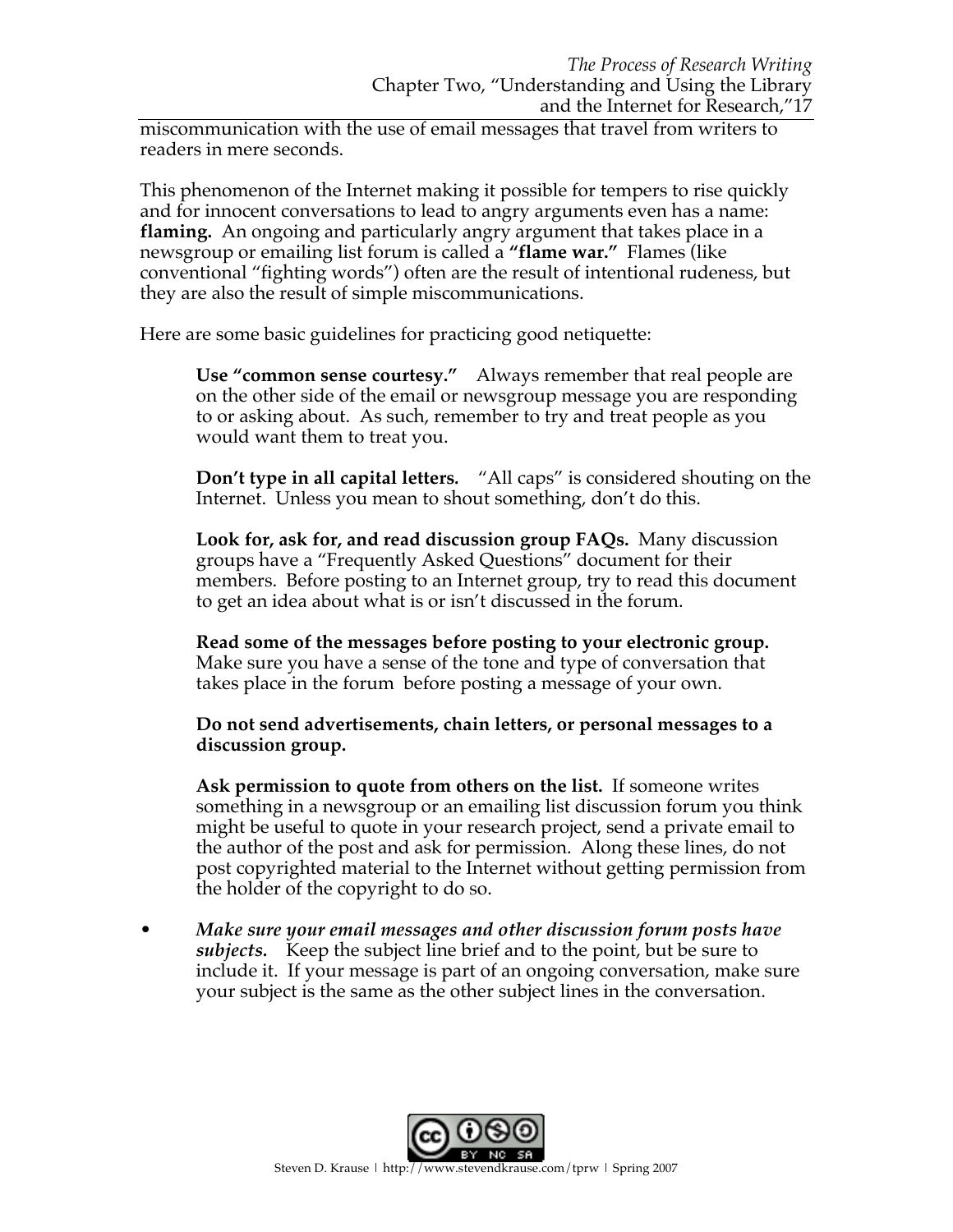# **Sidebar: Be on the look out for new technologies!**

One of the challenges I face in offering advice on how to use the Internet for your research is that the tools available on the Internet keep changing at an extremely rapid rate. New and exciting technologies are emerging all the time, and many of them become popular in an amazingly short period of time. Conversely, older Internet tools (Telnet, Gopher, newsgroups, etc.) are more fitting in a history of the Internet textbook than this one.

Here's just a partial list of emerging technologies you might be using for Internet research in the near future (if you're not using them already):

• **Blogs.** A blog (or "web log") is a web-based publication of articles, usually dated and published with the most current entries first. Many blogs are very similar to a personal journal or diary, though other blogs are maintained collaboratively and by academic or professional writers. Two of the most popular services are Blogger <http://www.blogger.com> and Xanga <http://www.xanga/com>.

**• Podcasting.** A "podcast" is a way of publishing sound files and making them available for others to listen to over the Internet. Despite its name, you don't actually have to have an iPod to listen to a podcast, just a computer that can play MP3 sound files. Similar to blogs, podcasts range from individual broadcasts about virtually anything on their minds to news organizations producing professional shows. See iPodder.org <http://www.ipodder.org> to get started.

**• Instant Messaging.** My experience has been that most of my students are more familiar with IM than most of my fellow faculty members. Instant messaging allows users to chat with each other in real time. Most cell phones support IM-ing, too, called text messaging (?). Two of the most popular IM software tools are America Online's Instant Messenger <http://www.aim.com> and Yahoo! Messenger <http://messenger.yahoo.com>

• **Peer-to-Peer file sharing.** "Peer-to-peer" sharing is a technology that allows users on a network to share files with each other. Usually, this is associated with music sharing, and it has been controversial because of the possibility of illegally copying music files.

• **Scholarly Publishing online.** There are currently significant differences between the materials available on the Internet and in an academic library. Obviously, libraries have books and the Internet doesn't. But that might be changing sooner than you might think. For example, Google is working with several academic libraries around the world to scan their books into their database. (See <http://www.google.com/press/pressrel/print\_library.html>). More and more periodicals are making their articles available electronically, both via "full text" databases like WilsonSelect.

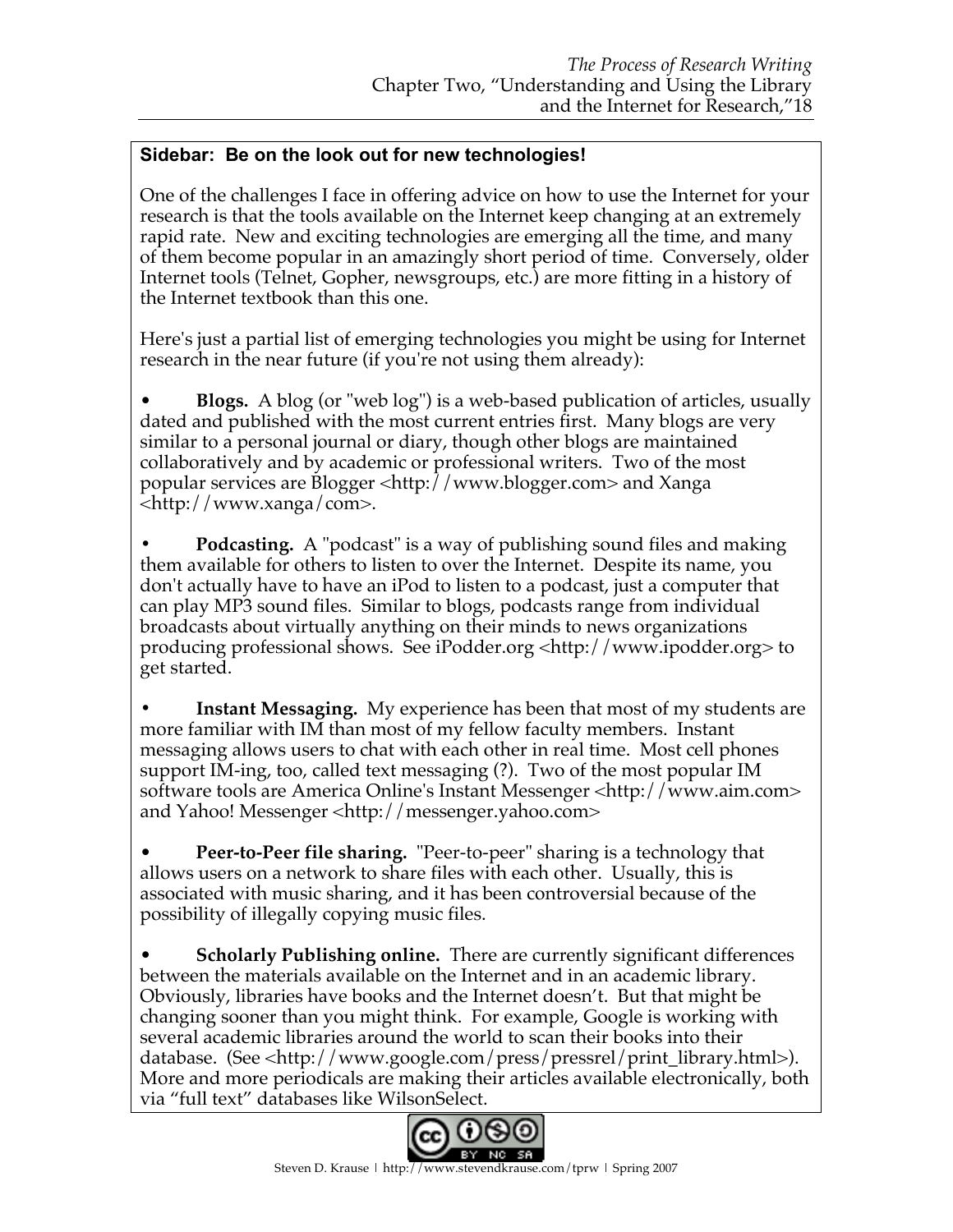## **The World Wide Web**

Chances are, the World Wide Web will be your most valuable Internet research tool. While you can go to literally billions of different "pages" or sites on the Web that might be useful for your research, finding them can be a bit like finding a needle in a haystack. This is one of the major drawbacks of the World Wide Web. Unlike the library, where the materials are strictly organized, cataloged, and cared for, the Web is more of a jumble of files that can be difficult to find or that are missing altogether.

Fortunately, you can turn to several resources to aid in your World Wide Web research: search engines, meta-search engines, and Web directories.

**Search engines** are software-driven Web sites that allow users to search by entering in a word, a phrase, or even another Web site address. Search engines are "for profit" enterprises which come and go in the fast-paced world of the Internet.

By far, the most popular search engine currently is Google <http://www.google.com>. There are other search engines of course, notably AltaVista <http://www.altavista.com>, and Teoma <http://www.teoma.com>. But Google is so popular it has become synonymous for most users for "search engine" and is even used as a verb, as in "Where was George Washington born? I guess I'd better google that."

Most search engines look deceivingly simple: enter in a few words into the window, hit return, and you're provided thousands of hits. However, it is somewhat more complicated than that. For one thing, search engines make money by advertising and listing those sponsors first-- Google and other search engines note that these are "Sponsored Links." For another, search engine searches are conducted by machines. Unlike a library catalog, which is created by people, search engine databases are created and searched through by powerful software that constantly scans the ever-growing World Wide Web for sites to include in its database. Software can catalog materials faster than people, but it cannot prioritize or sort the material as precisely as people. As a result, a search engine search will frequently return tens of thousands of matches, most of which have little relevance to you.

☛ **Hyperlink:** Search engines are also a great resource when you are first trying to develop a research topic. See the "Brainstorming with Computers" section of Chapter 5, "The Working Thesis Exercise."

But to get the most out of a search engine search, you have to "search smart." Typing in a word or a phrase into any search engine will return results, but you have a much better chance of getting better results if you take the time conduct a good search engine search.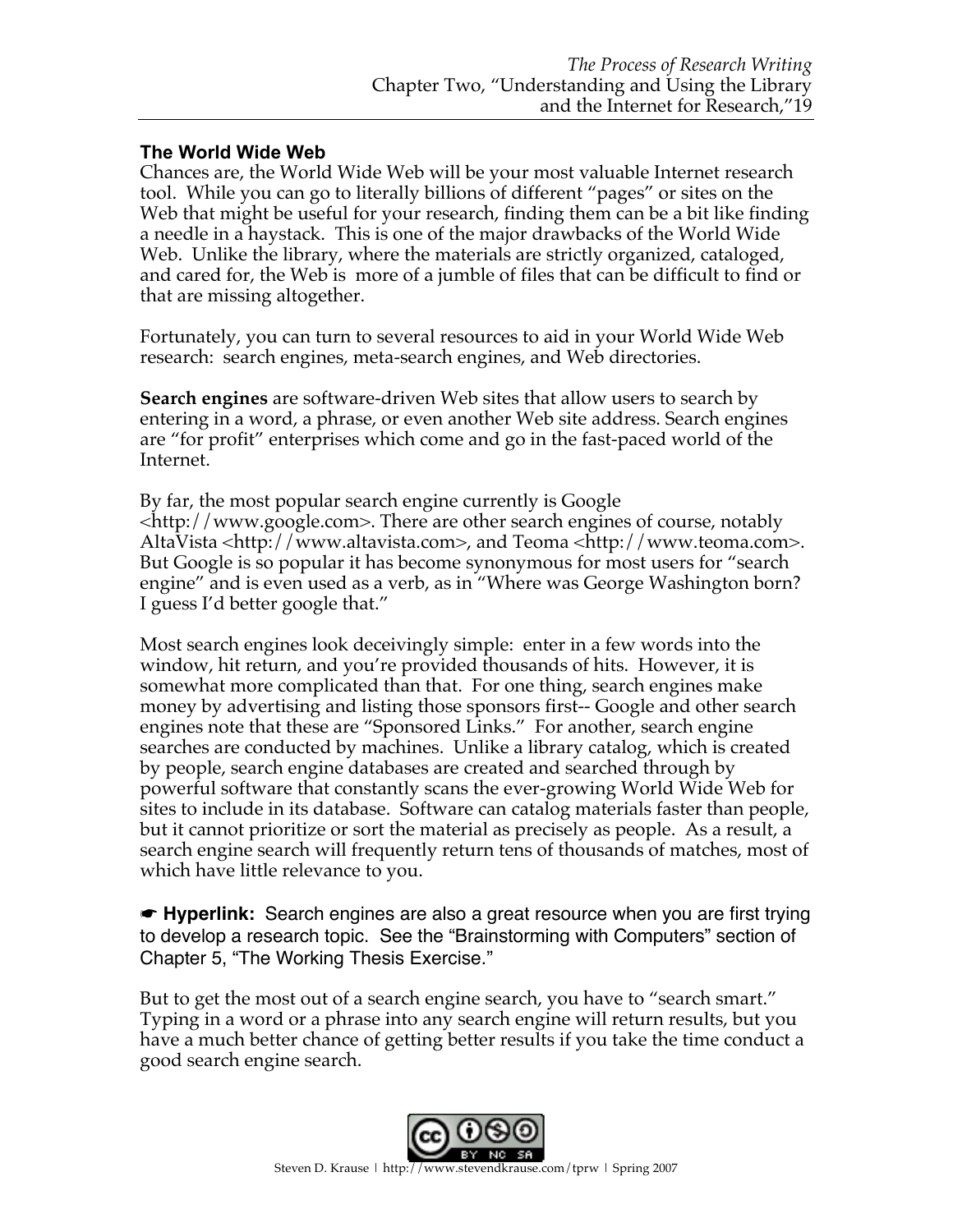**Read through the "advanced search" tips or "help" documents.** All of the major search engines provide information about conducting advanced searches, which you should read for at least two reasons. First, the advanced search tips or help documents explain the specific rules for conducting more detailed searches with that particular search engine. Different search engines are similar, but not identical. Some search engines will allow a search for a word root or truncation—in other words, if you type in a word with an asterisk in some search engines ("bank\*" for example), you will do a search for other forms of the word (banks, banker, banking, etc.). Some search engines don't allow for this feature.

Second, many search engines have features that you wouldn't know about unless you examined the advanced search or help documents.

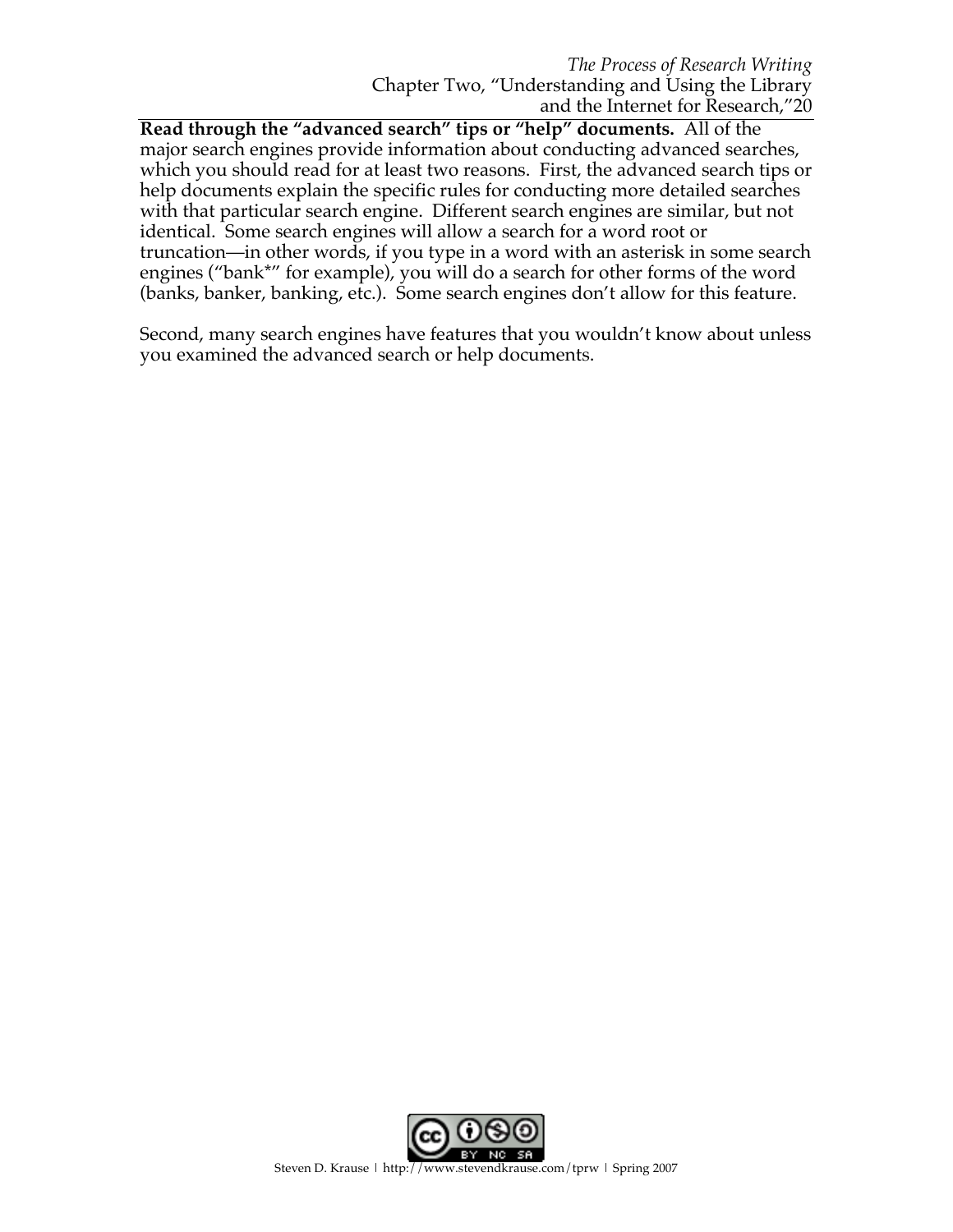|                                                             | <b>Advanced Search</b>                                                                                                                         | <b>Advanced Search Tips   About Google</b>                       |  |  |
|-------------------------------------------------------------|------------------------------------------------------------------------------------------------------------------------------------------------|------------------------------------------------------------------|--|--|
|                                                             |                                                                                                                                                |                                                                  |  |  |
| <b>Find results</b>                                         | with all of the words<br>with the exact phrase<br>with at least one of the words<br>without the words                                          | 10 results<br>Google Search<br>$\vert \cdot \vert$               |  |  |
| Language<br><b>File Format</b>                              | Return pages written in<br>Only $\blacktriangleright$ return results of the file format                                                        | any language<br>킈<br>any format                                  |  |  |
| Date<br><b>Occurrences</b><br>Domain                        | Return web pages updated in the<br>Return results where my terms occur<br>$\blacktriangleright$ return results from the site or domain<br>Only | anytime<br>▼<br>anywhere in the page<br>$\vert \cdot \vert$      |  |  |
| <b>SafeSearch</b>                                           | No filtering C Filter using SafeSearch                                                                                                         | e.g. google.com, .org More info                                  |  |  |
| Froogle Product Search (BETA)                               |                                                                                                                                                |                                                                  |  |  |
| <b>Products</b>                                             | Find products for sale                                                                                                                         | Search<br>To browse for products, start at the Froogle home page |  |  |
| Page-Specific Search                                        |                                                                                                                                                |                                                                  |  |  |
| Similar                                                     | Find pages similar to the page                                                                                                                 | Search<br>e.g. www.google.com/help.html                          |  |  |
| Links                                                       | Find pages that link to the page                                                                                                               | Search                                                           |  |  |
| <b>Topic-Specific Searches</b>                              |                                                                                                                                                |                                                                  |  |  |
| New! Local - Find local businesses and services on the web. |                                                                                                                                                |                                                                  |  |  |
|                                                             |                                                                                                                                                |                                                                  |  |  |

If you click on the "Advanced Search" option on the Google homepage, you are taken to this page that offers a variety of ways to refine your search. For example you can search for an exact phrase, for "at least one word" in a phrase, and for pages that do not contain a particular phrase.

**Use different search engines***.* Each search engine compiles its data a bit differently, which means that you won't get identical results from all search engines. Just as you should use different indexing tools when doing library periodical research, using different search engines is a good idea.

**Try using as many different synonyms and related terms for your search as possible***.* For example, instead of using only the term "Drug advertising" in your search, try using "pharmaceutical advertising," "prescription drug promotions," "television and prescription drugs," and so forth.

This is extremely important because there is no systematic way to categorize and catalog information similar to the way it is done in libraries. As a result, there is no such thing as a "subject" search on a search engine, certainly not in the way you can search subjects with the Library of Congress system. Some Web sites might refer to drunk driving as "drunk driving," while other Web sites might refer to drunk driving as "driving while intoxicated."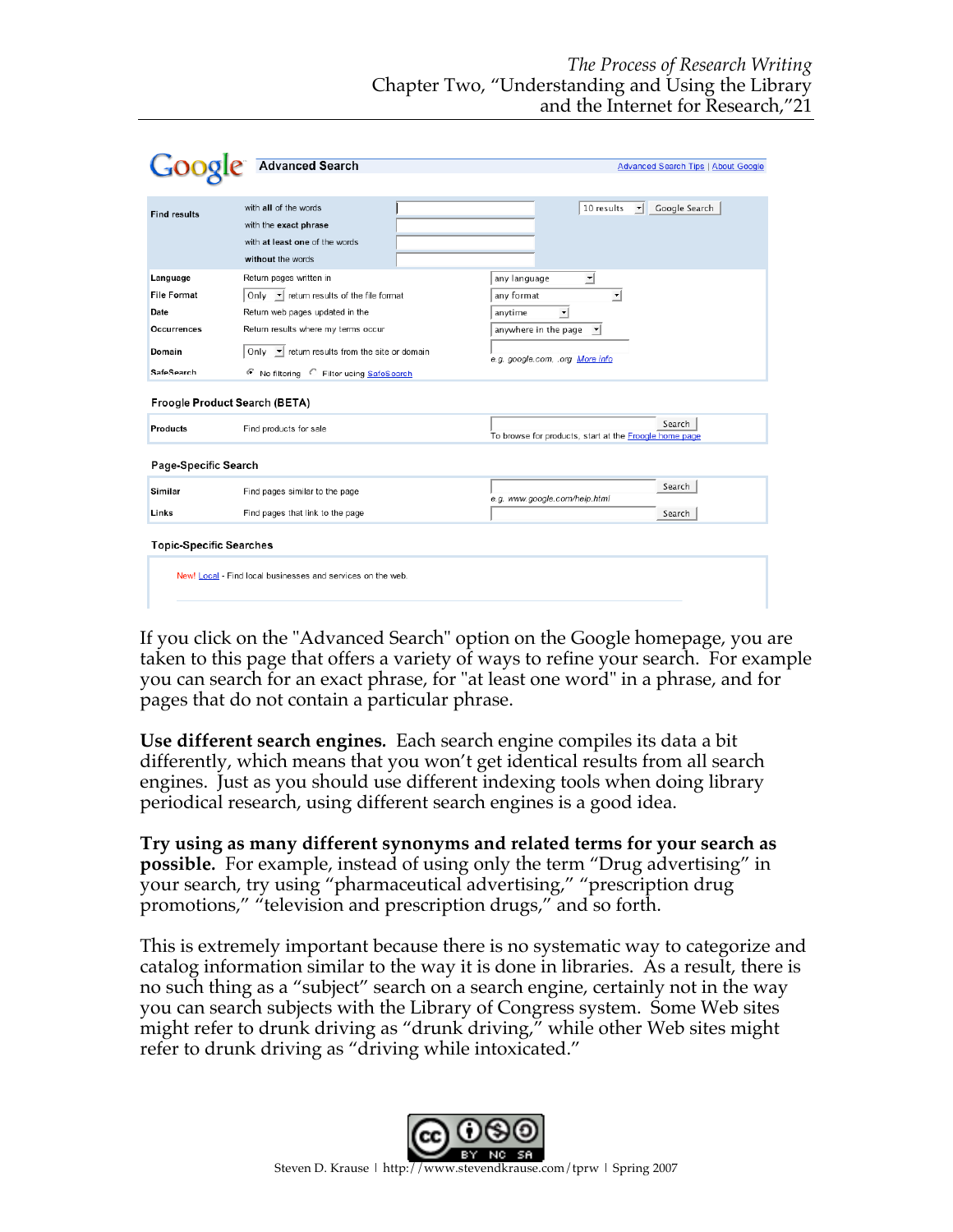**Take your time and look past the first page of your search results.** If you do a search for "drug advertising" with a search engine, you will get thousands of matches. Most search engines organize the results so that the pages that are most likely to be useful in your search will appear first. However, it is definitely worthwhile to page through several pages of results. Search engines like Google support basic Boolean search commands (and, and/or, not, etc.), and a lot of other even more sophisticated commands. For example, Google allows you to search for synonyms for a term by typing "~" in front of it. For example, the search "~corporal punishment" also returns information about web sites that use the synonym "spanking."

**Metasearch Engines** are similar to search engines, except they are softwaredriven Web sites that search other search engines. The difference is that when you do a search with a search engine like Google, you are searching only through Google's database; when you use a metasearch engine, you are searching through Google's database along with other search engine databases. Simply put, metasearch engines allow you to search through many different databases at the same time.

Like search engines, metasearch engines are commercial services and they come and go depending on their business successes and failures. Currently, two of the more popular of these services are AlltheWeb.com <http://www.alltheweb.com> and Dogpile <http://dogpile.com>.

Metasearch engines might seem to have an obvious advantage over regular search engines, but in practice, this is not necessarily the case. For one thing, metasearch engines don't account for the different rules of different search engines very well—in other words, they will apply the same "rules" for a search to all of the search engines they are searching, regardless of how those rules might apply. For another thing, different search engines have different rules as to what results they rank as most important. Again, this is something that most metasearch engines don't account for very well in their results.

In other words, right now, metasearch engines don't usually work as well as using several different search engines independently. When I conduct search engine research on the World Wide Web, I prefer to visit several different search engines than one metasearch engine.

If you do decide to use metasearches, keep in mind that the "tips" provided for search engines apply to these devices as well. To do a "smart search" with a metasearch engine, be sure to read the "advanced search," "search tips," or "help" document, be sure to use different synonyms for the key words you are using to search, and be sure to look past the first page of results.

### **Web Directories**

Web Directories look like search engines, and many of them include a search engine component. But Web directories are different from search engines

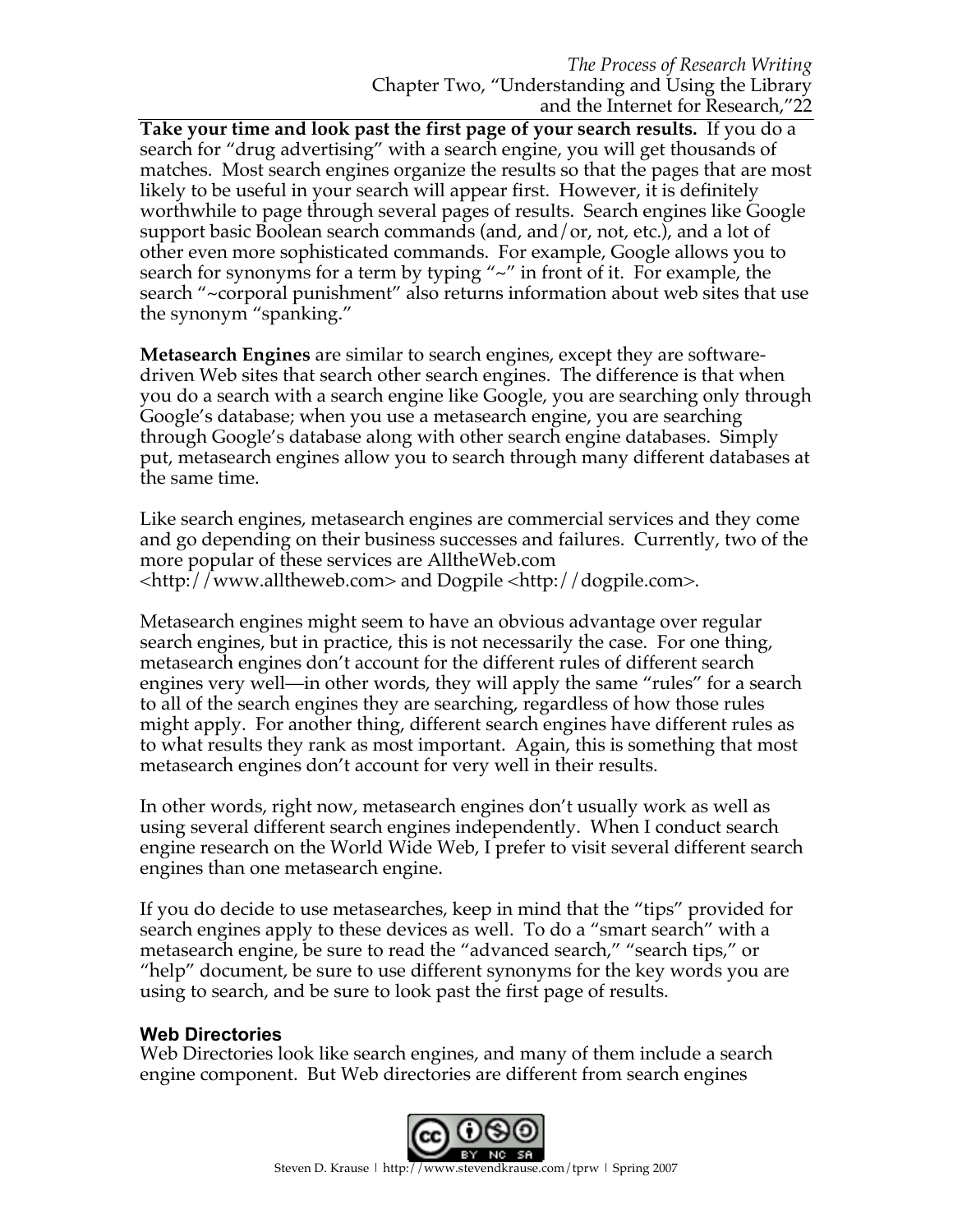because they are collections of data about Web sites that are categorized by people and not computer programs.

The most famous web directory is Yahoo! <http://www.yahoo.com>, which was started in 1994 by two graduate students at Stanford, David Filo and Jerry Yang. But there are many other Web directory sites, including the following:

- **About** <http://about.com>
- The WWW Virtual Library <http://vlib.org/>
- **Librarian's Index to the Internet** <http://lii.org/>

In a sense, Web directories are more like library databases: they are organized by people into logical categories, and the organizers of Web directories make some choices as to what they will and won't include in their directories and about how they will categorize different items. However, each search engine makes up its own system for categorizing data; there is no "standardized" system of subjects like there is with the Library of Congress system. This means that while Web directories are "more organized" than what you might find with a search engine, they are probably "less organized" than what you might find in the library with a book or periodical database.

Web directory searches will often return higher quality Web sites because what is and isn't included in these directories is decided by people and not computer software. Further, some of these Web directories, like the "Librarian's Index to the Internet," are quite a bit more selective and specialized. Conversely, Web directories don't usually give you the "quantity" of information that you are likely to receive from search engines or metasearch engines.

In general, the best advice for working with Web directories is very similar to the best advice for working with search engines: be sure to read the instructions on conducting advance searches, use more than one Web directory, and use synonyms for your key terms. Use search engines, metasearch engines, and Web directories in conjunction with each other: the "computer software" based searches you do with search and metasearch engines can help you refine the searches you conduct with the help of Web directories.